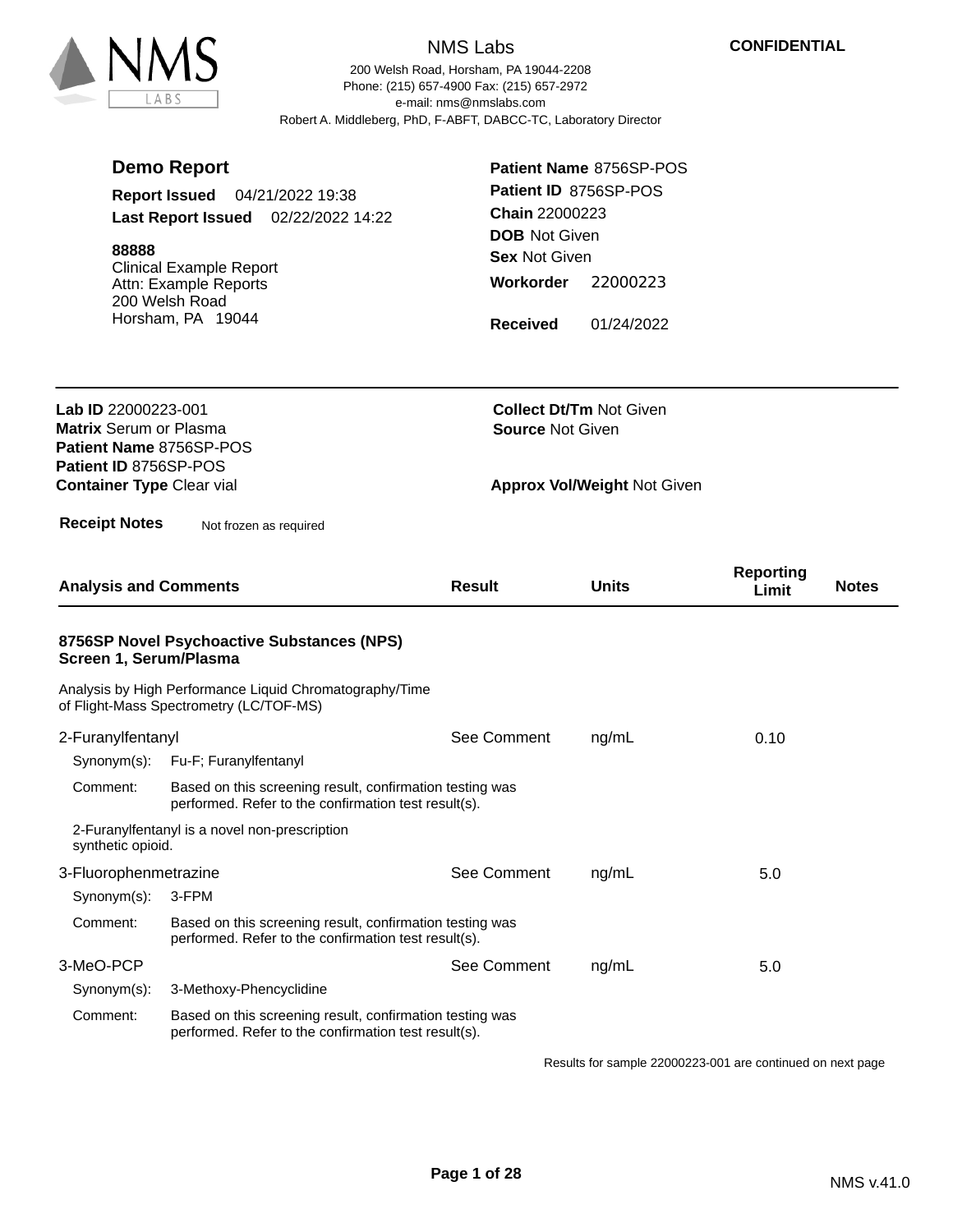

**Patient Name** 8756SP-POS

**Patient ID** 8756SP-POS

# NMS Labs

200 Welsh Road, Horsham, PA 19044-2208 e-mail: nms@nmslabs.com Robert A. Middleberg, PhD, F-ABFT, DABCC-TC, Laboratory Director Phone: (215) 657-4900 Fax: (215) 657-2972

**Source** Not Given

**Collect Dt/Tm** Not Given

| <b>Analysis and Comments</b> |                                                                                                                                                                                                                                                                                                                                                                           | <b>Result</b> | <b>Units</b> | <b>Reporting</b><br><b>Notes</b><br>Limit |  |
|------------------------------|---------------------------------------------------------------------------------------------------------------------------------------------------------------------------------------------------------------------------------------------------------------------------------------------------------------------------------------------------------------------------|---------------|--------------|-------------------------------------------|--|
|                              | 3-Methoxyphencyclidine (3-MeO-PCP) is a designer drug<br>that is structurally similar to phencyclidine (PCP) and<br>has been described as having effects similar to those<br>of PCP. No studies have been performed to<br>evaluate the pharmacological effects of 3-MeO-PCP.<br>The presence of 4-MeO-PCP above 1000 ng/mL may affect<br>the identification of 3-MeO-PCP. |               |              |                                           |  |
| 4-ANPP                       |                                                                                                                                                                                                                                                                                                                                                                           | See Comment   | ng/mL        | 0.10                                      |  |
| Comment:                     | Based on this screening result, confirmation testing was<br>performed. Refer to the confirmation test result(s).                                                                                                                                                                                                                                                          |               |              |                                           |  |
|                              | 4-ANPP (despropionylfentanyl) is a precursor chemical<br>used in the production of fentanyl/fentanyl related<br>analytes and is also a fentanyl metabolite and may be<br>a metabolite of other fentanyl-related analytes.<br>It is considered to be pharmacologically weak.                                                                                               |               |              |                                           |  |
| 4-MeO-PCP                    |                                                                                                                                                                                                                                                                                                                                                                           | See Comment   | ng/mL        | 5.0                                       |  |
| $Synonym(s)$ :               | 4-Methoxy-Phencyclidine                                                                                                                                                                                                                                                                                                                                                   |               |              |                                           |  |
| Comment:                     | Based on this screening result, confirmation testing was<br>performed. Refer to the confirmation test result(s).                                                                                                                                                                                                                                                          |               |              |                                           |  |
| 25B-NBOMe                    |                                                                                                                                                                                                                                                                                                                                                                           | See Comment   | ng/mL        | 1.0                                       |  |
| Synonym(s):                  | 2C-B-NBOMe                                                                                                                                                                                                                                                                                                                                                                |               |              |                                           |  |
| Comment:                     | Based on this screening result, confirmation testing was<br>performed. Refer to the confirmation test result(s).                                                                                                                                                                                                                                                          |               |              |                                           |  |
| 25C-NBOMe                    |                                                                                                                                                                                                                                                                                                                                                                           | See Comment   | ng/mL        | 1.0                                       |  |
| Synonym(s):                  | 2C-C-NBOMe                                                                                                                                                                                                                                                                                                                                                                |               |              |                                           |  |
| Comment:                     | Based on this screening result, confirmation testing was<br>performed. Refer to the confirmation test result(s).                                                                                                                                                                                                                                                          |               |              |                                           |  |
| 25H-NBOMe                    |                                                                                                                                                                                                                                                                                                                                                                           | See Comment   | ng/mL        | 1.0                                       |  |
| Synonym(s):                  | 2C-H-NBOMe                                                                                                                                                                                                                                                                                                                                                                |               |              |                                           |  |
| Comment:                     | Based on this screening result, confirmation testing was<br>performed. Refer to the confirmation test result(s).                                                                                                                                                                                                                                                          |               |              |                                           |  |
| 25I-NBOMe                    |                                                                                                                                                                                                                                                                                                                                                                           | See Comment   | ng/mL        | 1.0                                       |  |
| Synonym(s):                  | 2C-I-NBOMe                                                                                                                                                                                                                                                                                                                                                                |               |              |                                           |  |
| Comment:                     | Based on this screening result, confirmation testing was<br>performed. Refer to the confirmation test result(s).                                                                                                                                                                                                                                                          |               |              |                                           |  |
| <b>Acetyl Fentanyl</b>       |                                                                                                                                                                                                                                                                                                                                                                           | See Comment   | ng/mL        | 0.50                                      |  |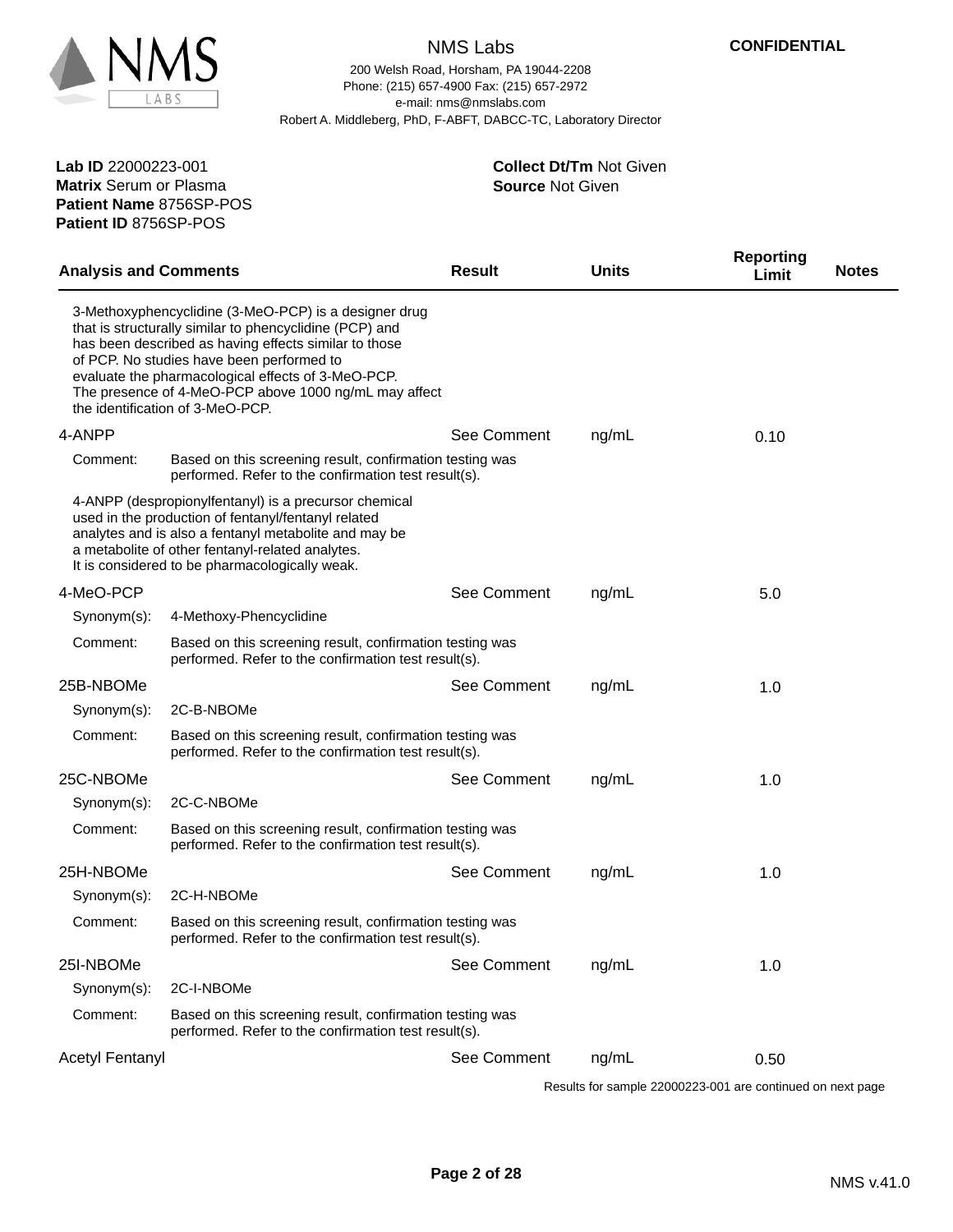

200 Welsh Road, Horsham, PA 19044-2208 e-mail: nms@nmslabs.com Robert A. Middleberg, PhD, F-ABFT, DABCC-TC, Laboratory Director Phone: (215) 657-4900 Fax: (215) 657-2972

> **Source** Not Given **Collect Dt/Tm** Not Given

**Patient Name** 8756SP-POS **Lab ID** 22000223-001 **Matrix** Serum or Plasma **Patient ID** 8756SP-POS

| <b>Analysis and Comments</b> |                                                                                                                                                                                                                                                                                                                                                                                                                                                                          | <b>Result</b> | <b>Units</b> | <b>Reporting</b><br><b>Notes</b><br>Limit |
|------------------------------|--------------------------------------------------------------------------------------------------------------------------------------------------------------------------------------------------------------------------------------------------------------------------------------------------------------------------------------------------------------------------------------------------------------------------------------------------------------------------|---------------|--------------|-------------------------------------------|
| Comment:                     | Based on this screening result, confirmation testing was<br>performed. Refer to the confirmation test result(s).                                                                                                                                                                                                                                                                                                                                                         |               |              |                                           |
| <b>Acryl Fentanyl</b>        |                                                                                                                                                                                                                                                                                                                                                                                                                                                                          | See Comment   | ng/mL        | 0.10                                      |
| Synonym(s):                  | Acryloylfentanyl                                                                                                                                                                                                                                                                                                                                                                                                                                                         |               |              |                                           |
| Comment:                     | Based on this screening result, confirmation testing was<br>performed. Refer to the confirmation test result(s).                                                                                                                                                                                                                                                                                                                                                         |               |              |                                           |
| Alpha-Hydroxyetizolam        |                                                                                                                                                                                                                                                                                                                                                                                                                                                                          | See Comment   | ng/mL        | 5.0                                       |
| Comment:                     | Based on this screening result, confirmation testing was<br>performed. Refer to the confirmation test result(s).                                                                                                                                                                                                                                                                                                                                                         |               |              |                                           |
| substance.                   | Alpha-hydroxyetizolam is a major metabolite of<br>etizolam, a benzodiazepine that is prescribed in<br>certain Asian and European countries.<br>Etizolam is not approved for use in the United States,<br>and is typically encountered as a novel psychoactive<br>Alpha-hydroxyetizolam has pharmacological activity<br>nearly equal to that of etizolam and accumulates in<br>plasma due to its longer elimination half-life,<br>approximately twice that of its parent. |               |              |                                           |
| alpha-PVP                    |                                                                                                                                                                                                                                                                                                                                                                                                                                                                          | See Comment   | ng/mL        | 2.0                                       |
| Synonym(s):                  | alpha-pyrrolidinopentiophenone; alpha-<br>pyrrolidinopentiophenone                                                                                                                                                                                                                                                                                                                                                                                                       |               |              |                                           |
| Comment:                     | Based on this screening result, confirmation testing was<br>performed. Refer to the confirmation test result(s).                                                                                                                                                                                                                                                                                                                                                         |               |              |                                           |
| with caution.                | Alpha-PVP is a novel psychoactive stimulant. Alpha-PVP<br>is known to have limited stability in serum and plasma<br>which may be dependent upon pH, collection tube, and<br>storage temperature. Results should be interpreted                                                                                                                                                                                                                                           |               |              |                                           |
| <b>Bromazepam</b>            |                                                                                                                                                                                                                                                                                                                                                                                                                                                                          | See Comment   | ng/mL        | 10                                        |
| Comment:                     | Based on this screening result, confirmation testing was<br>performed. Refer to the confirmation test result(s).                                                                                                                                                                                                                                                                                                                                                         |               |              |                                           |
| countries.                   | Bromazepam is a benzodiazepine drug that is used<br>as a novel psychoactive substance.<br>It is reported to have CNS depressant properties and<br>shares anticonvulsant, muscle relaxant, hypnotic,<br>anxiolytic and sedative effects with other<br>benzodiazepines. It is not approved for use in<br>the United States, but is available in some other                                                                                                                 |               |              |                                           |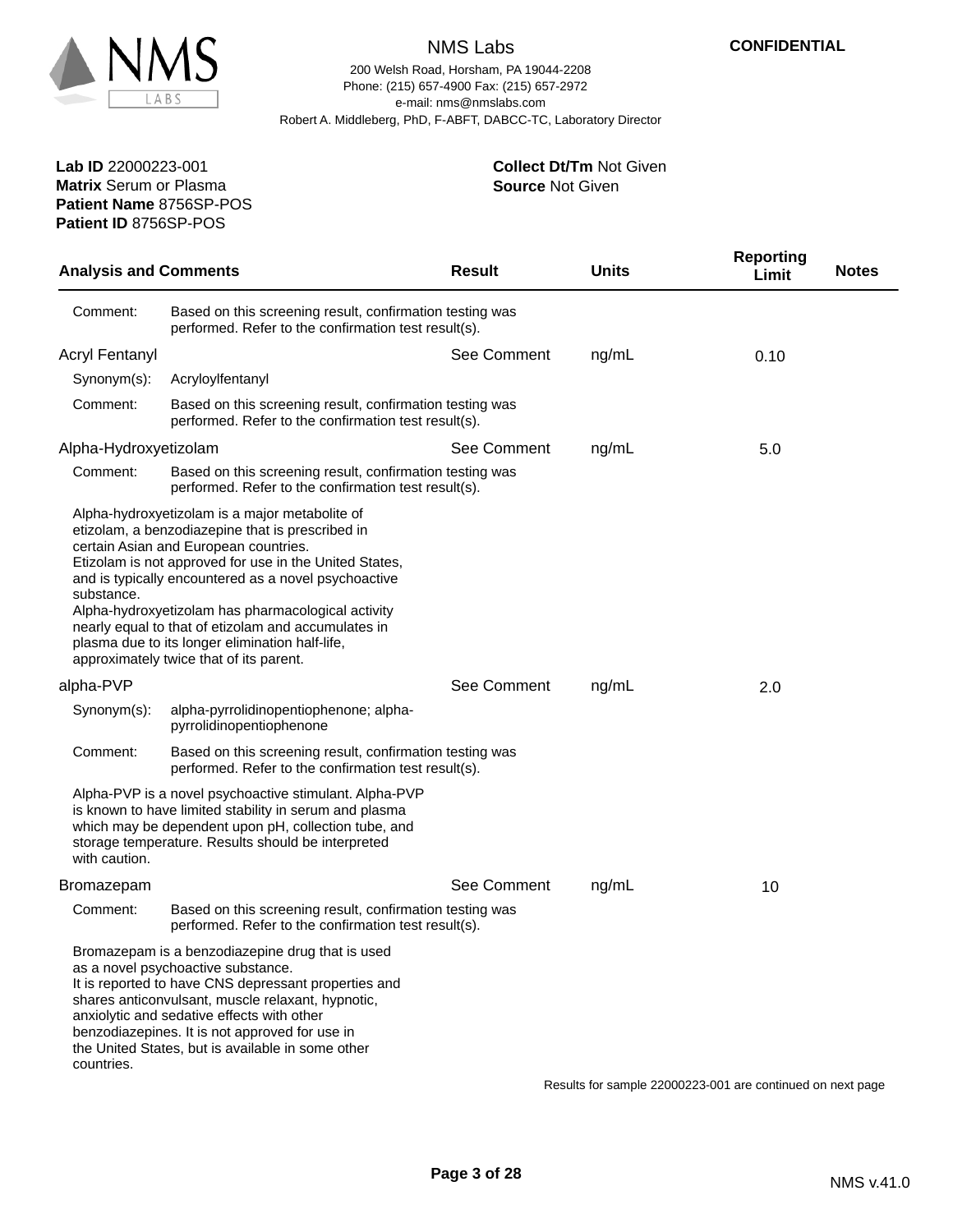

200 Welsh Road, Horsham, PA 19044-2208 e-mail: nms@nmslabs.com Robert A. Middleberg, PhD, F-ABFT, DABCC-TC, Laboratory Director Phone: (215) 657-4900 Fax: (215) 657-2972

**Patient Name** 8756SP-POS **Lab ID** 22000223-001 **Matrix** Serum or Plasma **Patient ID** 8756SP-POS

#### **Source** Not Given **Collect Dt/Tm** Not Given

| <b>Analysis and Comments</b> |                                                                                                                                                                                                                                                                                                                                                                                                    | <b>Result</b> | <b>Units</b> | <b>Reporting</b><br><b>Notes</b><br>Limit |
|------------------------------|----------------------------------------------------------------------------------------------------------------------------------------------------------------------------------------------------------------------------------------------------------------------------------------------------------------------------------------------------------------------------------------------------|---------------|--------------|-------------------------------------------|
|                              | Average peak plasma concentrations following a<br>single 3 mg, 6 mg and 12 mg dose were reported to<br>be 10 ng/mL at 8 hours, 83 ng/mL at 2 hours<br>and 130 ng/mL at 1-4 hours after dosing, respectively.<br>Chronic oral administration of 9 mg daily resulted in<br>an steady-state plasma concentrations of<br>81-150 ng/mL (Average = 120 ng/mL).<br>Reported half-lives are 12 - 27 hours. |               |              |                                           |
|                              | The blood to serum/plasma ratio is not known.                                                                                                                                                                                                                                                                                                                                                      |               |              |                                           |
| <b>Butylone</b>              |                                                                                                                                                                                                                                                                                                                                                                                                    | See Comment   | ng/mL        | 10                                        |
| Comment:                     | Based on this screening result, confirmation testing was<br>performed. Refer to the confirmation test result(s).                                                                                                                                                                                                                                                                                   |               |              |                                           |
|                              | Butylone is a novel psychoactive stimulant.                                                                                                                                                                                                                                                                                                                                                        |               |              |                                           |
| Butyrylfentanyl              |                                                                                                                                                                                                                                                                                                                                                                                                    | See Comment   | ng/mL        | 0.10                                      |
| Synonym(s):                  | Butyrfentanyl                                                                                                                                                                                                                                                                                                                                                                                      |               |              |                                           |
| Comment:                     | Based on this screening result, confirmation testing was<br>performed. Refer to the confirmation test result(s).                                                                                                                                                                                                                                                                                   |               |              |                                           |
| Butyrylfentanyl is a novel   | non-prescription synthetic opioid.                                                                                                                                                                                                                                                                                                                                                                 |               |              |                                           |
| BZP                          |                                                                                                                                                                                                                                                                                                                                                                                                    | See Comment   | ng/mL        | 10                                        |
| Synonym(s):                  | 1-Benzylpiperazine                                                                                                                                                                                                                                                                                                                                                                                 |               |              |                                           |
| Comment:                     | Based on this screening result, confirmation testing was<br>performed. Refer to the confirmation test result(s).                                                                                                                                                                                                                                                                                   |               |              |                                           |
| cannabinoids.                | There is little information concerning blood or plasma<br>concentrations of N-BZP. In one study, the mean peak<br>plasma concentration was 262 ng/mL at 75 minutes after<br>oral ingestion of a 200 mg dose of N-BZP in 7 adult<br>volunteers. In one autopsy case, a sample of femoral<br>blood was found to contain 1700 ng/mL of N-BZP,<br>together with MDMA and its metabolite, MDA, and      |               |              |                                           |
| for this drug.               | The whole blood to plasma ratio has not been reported                                                                                                                                                                                                                                                                                                                                              |               |              |                                           |
| Carfentanil                  |                                                                                                                                                                                                                                                                                                                                                                                                    | See Comment   | ng/mL        | 0.10                                      |
| Synonym(s):                  | Carfentanyl; Wildnil®                                                                                                                                                                                                                                                                                                                                                                              |               |              |                                           |
| Comment:                     | Based on this screening result, confirmation testing was<br>performed. Refer to the confirmation test result(s).                                                                                                                                                                                                                                                                                   |               |              |                                           |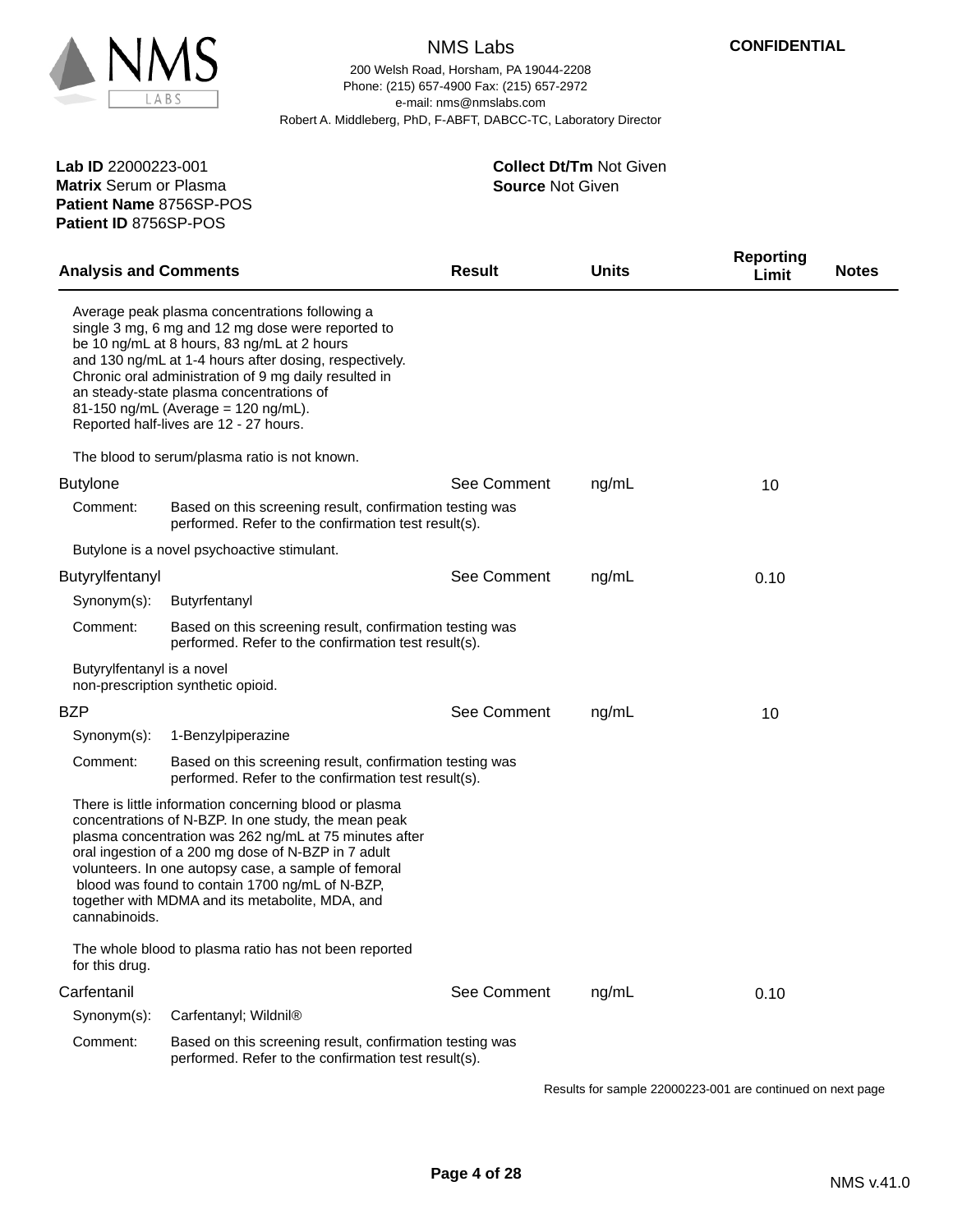

**Patient Name** 8756SP-POS

**Patient ID** 8756SP-POS

### NMS Labs

200 Welsh Road, Horsham, PA 19044-2208 e-mail: nms@nmslabs.com Robert A. Middleberg, PhD, F-ABFT, DABCC-TC, Laboratory Director Phone: (215) 657-4900 Fax: (215) 657-2972

> **Source** Not Given **Collect Dt/Tm** Not Given

Analysis and Comments **Result Reporting Units Limit Notes** Carfentanil is an opioid analgesic used to immobilize large animals. cis-3-Methylfentanyl See Comment ng/mL 0.10 Comment: Based on this screening result, confirmation testing was performed. Refer to the confirmation test result(s). Cis-3-Methylfentanyl is a novel non-prescription synthetic opioid. Cis-3-methylfentanyl is typically found in combination with its isomer, trans-3-methylfentanyl. Clephedrone **See Comment** ng/mL 50 Synonym(s): 4-CMC; 4-chloromethcathinone Comment: Based on this screening result, confirmation testing was performed. Refer to the confirmation test result(s). Clephedrone is a substituted cathinone sold as a novel psychoactive substance. Due to its structural similarities to other cathinones such as mephedrone, clephedrone is expected to have stimulant type effects. Clephedrone is known to have limited stability which may be dependent upon pH, collection tube, and storage temperature. Negative results should be interpreted with caution. Clonazolam See Comment ng/mL 5.0 Comment: Based on this screening result, confirmation testing was performed. Refer to the confirmation test result(s). Clonazolam is a benzodiazepine drug that is used as a novel psychoactive substance. Cyclopropylfentanyl See Comment ng/mL 0.50 Comment: Based on this screening result, confirmation testing was performed. Refer to the confirmation test result(s). Cyclopropylfentanyl is a novel non-prescription synthetic opioid. Delorazepam 5.0 Synonym(s): Chlordesmethyldiazepam; Cloxazolam metabolite Comment: Based on this screening result, confirmation testing was performed. Refer to the confirmation test result(s).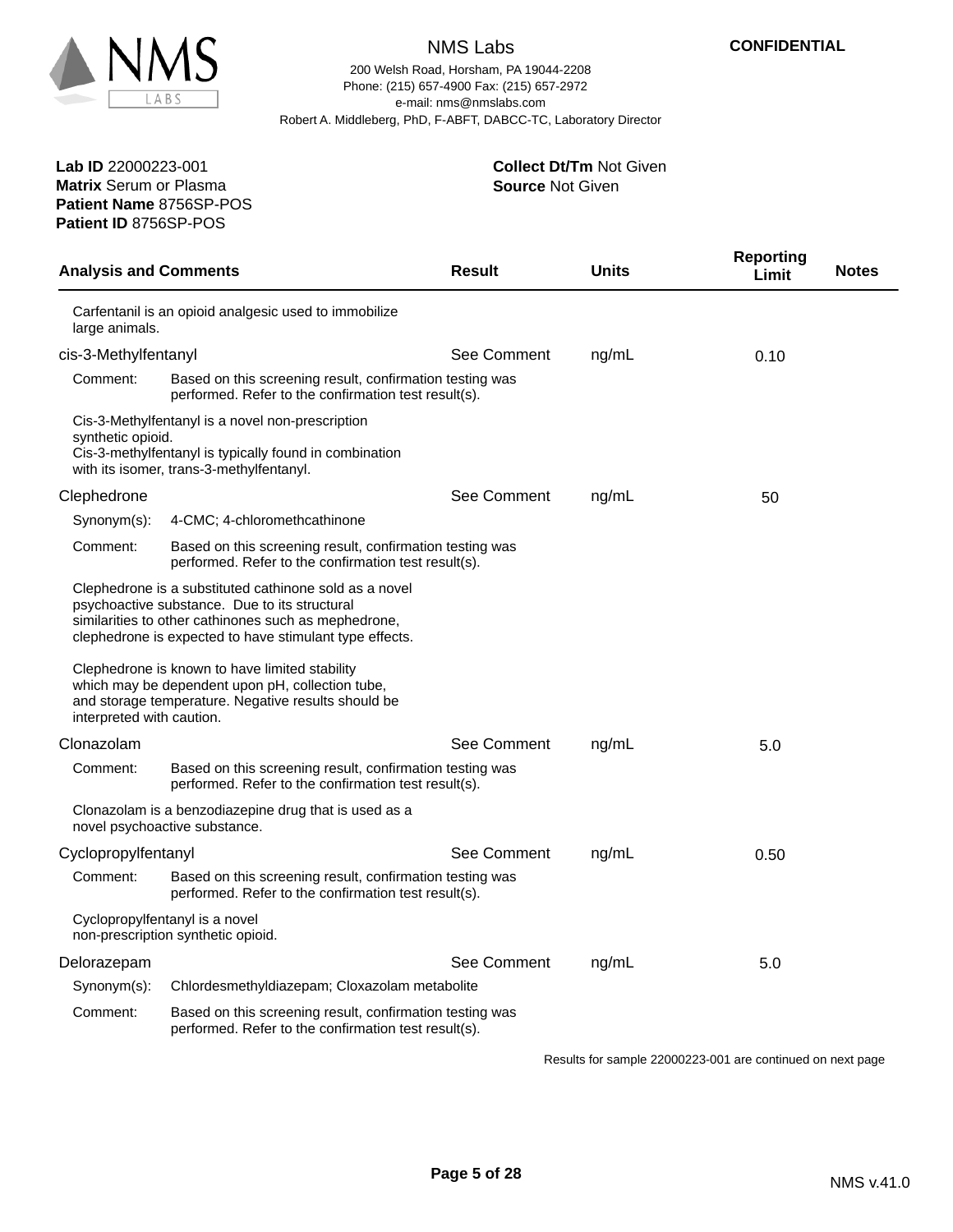

200 Welsh Road, Horsham, PA 19044-2208 e-mail: nms@nmslabs.com Robert A. Middleberg, PhD, F-ABFT, DABCC-TC, Laboratory Director Phone: (215) 657-4900 Fax: (215) 657-2972

**Patient Name** 8756SP-POS **Lab ID** 22000223-001 **Matrix** Serum or Plasma **Patient ID** 8756SP-POS

#### **Source** Not Given **Collect Dt/Tm** Not Given

| <b>Analysis and Comments</b> |                                                                                                                                                                                                                                                                    | <b>Result</b> | <b>Units</b> | <b>Reporting</b><br><b>Notes</b><br>Limit |  |
|------------------------------|--------------------------------------------------------------------------------------------------------------------------------------------------------------------------------------------------------------------------------------------------------------------|---------------|--------------|-------------------------------------------|--|
|                              | Delorazepam is a benzodiazepine drug that is used as a<br>novel psychoactive substance; it is also the<br>metabolite of diclazepam, another novel benzodiazepine.<br>It is not approved for use in the United States, but<br>is available in some other countries. |               |              |                                           |  |
| Deschloroetizolam            |                                                                                                                                                                                                                                                                    | See Comment   | ng/mL        | 2.0                                       |  |
| Comment:                     | Based on this screening result, confirmation testing was<br>performed. Refer to the confirmation test result(s).                                                                                                                                                   |               |              |                                           |  |
| Dibutylone                   |                                                                                                                                                                                                                                                                    | See Comment   | ng/mL        | 10                                        |  |
| Synonym(s):                  | bk-DMBDB                                                                                                                                                                                                                                                           |               |              |                                           |  |
| Comment:                     | Based on this screening result, confirmation testing was<br>performed. Refer to the confirmation test result(s).                                                                                                                                                   |               |              |                                           |  |
|                              | Dibutylone is a novel psychoactive stimulant.                                                                                                                                                                                                                      |               |              |                                           |  |
| Diclazepam                   |                                                                                                                                                                                                                                                                    | See Comment   | ng/mL        | 20                                        |  |
| Comment:                     | Based on this screening result, confirmation testing was<br>performed. Refer to the confirmation test result(s).                                                                                                                                                   |               |              |                                           |  |
|                              | Diclazepam is a benzodiazepine drug that is used as a<br>novel psychoactive substance.<br>Delorazepam is a metabolite of Diclazepam.                                                                                                                               |               |              |                                           |  |
| Ethylone                     |                                                                                                                                                                                                                                                                    | See Comment   | ng/mL        | 10                                        |  |
| Comment:                     | Based on this screening result, confirmation testing was<br>performed. Refer to the confirmation test result(s).                                                                                                                                                   |               |              |                                           |  |
|                              | Ethylone is a novel psychoactive stimulant.                                                                                                                                                                                                                        |               |              |                                           |  |
| Etizolam                     |                                                                                                                                                                                                                                                                    | See Comment   | ng/mL        | 10                                        |  |
| Comment:                     | Based on this screening result, confirmation testing was<br>performed. Refer to the confirmation test result(s).                                                                                                                                                   |               |              |                                           |  |
| other countries.             | Etizolam is a benzodiazepine drug that is used as a<br>novel psychoactive substance. It is not approved for<br>use in the United States, but is available in some                                                                                                  |               |              |                                           |  |
| Flubromazepam                |                                                                                                                                                                                                                                                                    | See Comment   | ng/mL        | 20                                        |  |
| Comment:                     | Based on this screening result, confirmation testing was<br>performed. Refer to the confirmation test result(s).                                                                                                                                                   |               |              |                                           |  |
|                              | Flubromazepam is a benzodiazepine drug that is used<br>as a novel psychoactive substance.                                                                                                                                                                          |               |              |                                           |  |
| Flubromazolam                |                                                                                                                                                                                                                                                                    | See Comment   | ng/mL        | 5.0                                       |  |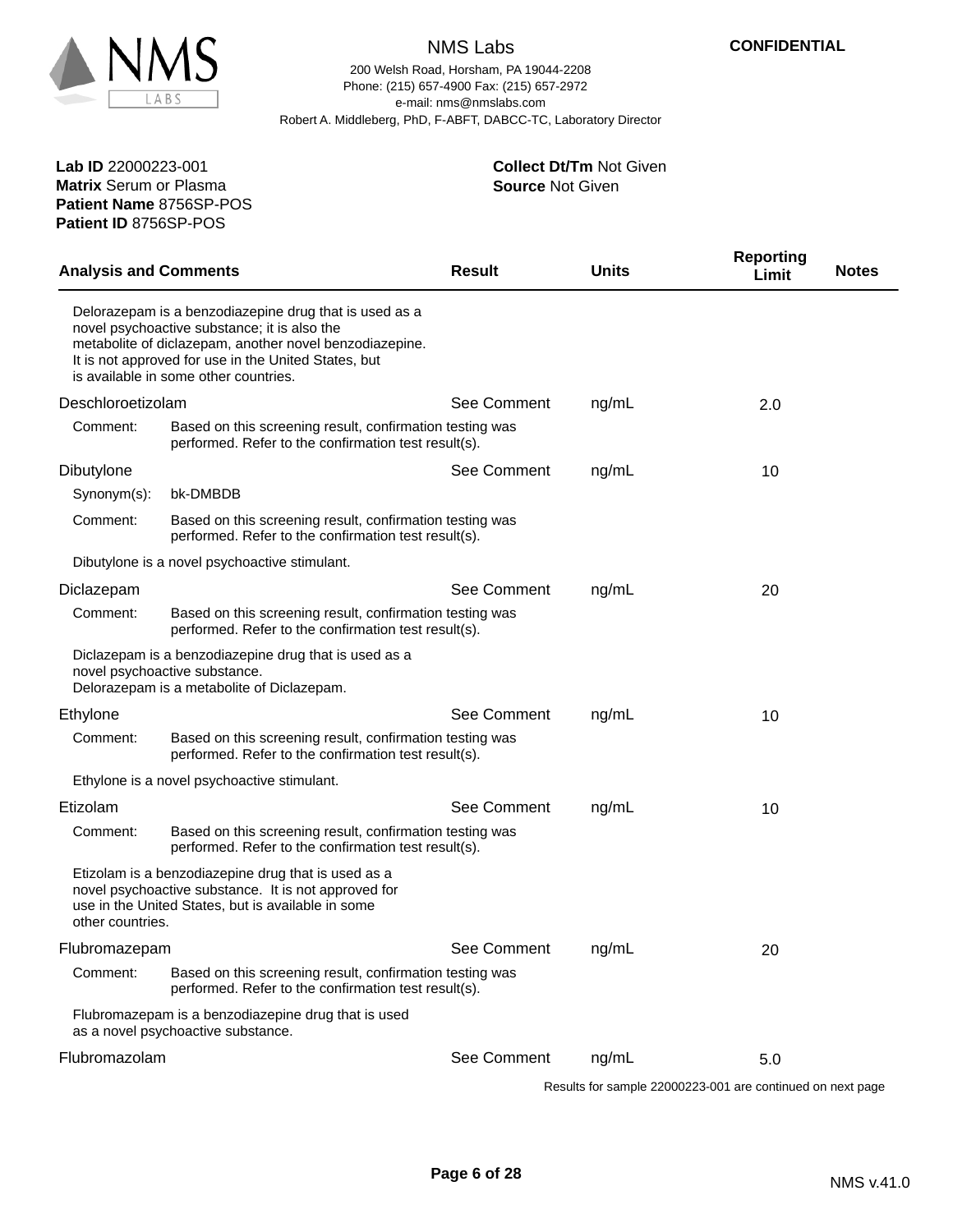

**Patient Name** 8756SP-POS

**Patient ID** 8756SP-POS

# NMS Labs

200 Welsh Road, Horsham, PA 19044-2208 e-mail: nms@nmslabs.com Robert A. Middleberg, PhD, F-ABFT, DABCC-TC, Laboratory Director Phone: (215) 657-4900 Fax: (215) 657-2972

> **Source** Not Given **Collect Dt/Tm** Not Given

Analysis and Comments **Result Reporting Units Limit Notes** Results for sample 22000223-001 are continued on next page Comment: Based on this screening result, confirmation testing was performed. Refer to the confirmation test result(s). Flubromazolam is a benzodiazepine drug that is used as a novel psychoactive substance. Isobutyrylfentanyl See Comment ng/mL 0.10 Comment: Based on this screening result, confirmation testing was performed. Refer to the confirmation test result(s). Isobutyrylfentanyl is a novel non-prescription synthetic opioid. MDPV 8ee Comment ng/mL 10 Synonym(s): Methylenedioxypyrovalerone Comment: Based on this screening result, confirmation testing was performed. Refer to the confirmation test result(s). MDPV is a synthetic stimulant drug reported to have effects similar to methylphenidate at low doses and cocaine at high doses. Desired outcomes following use include increased energy and sociability, increased concentration, psychedelic effects and sexual stimulation. Reported adverse effects include insomnia, severe agitation/anxiety, panic attacks, kidney pain, stomach cramps, tachycardia, hypertension, dilated pupils, headache, tinnitus and peripheral neuropathies and dizziness. MDPV is known to have limited stability which may be dependent upon pH, collection tube, and storage temperature. Negative results should be interpreted with caution. Meclonazepam 6.0 mm in the See Comment ng/mL 5.0 Comment: Based on this screening result, confirmation testing was performed. Refer to the confirmation test result(s).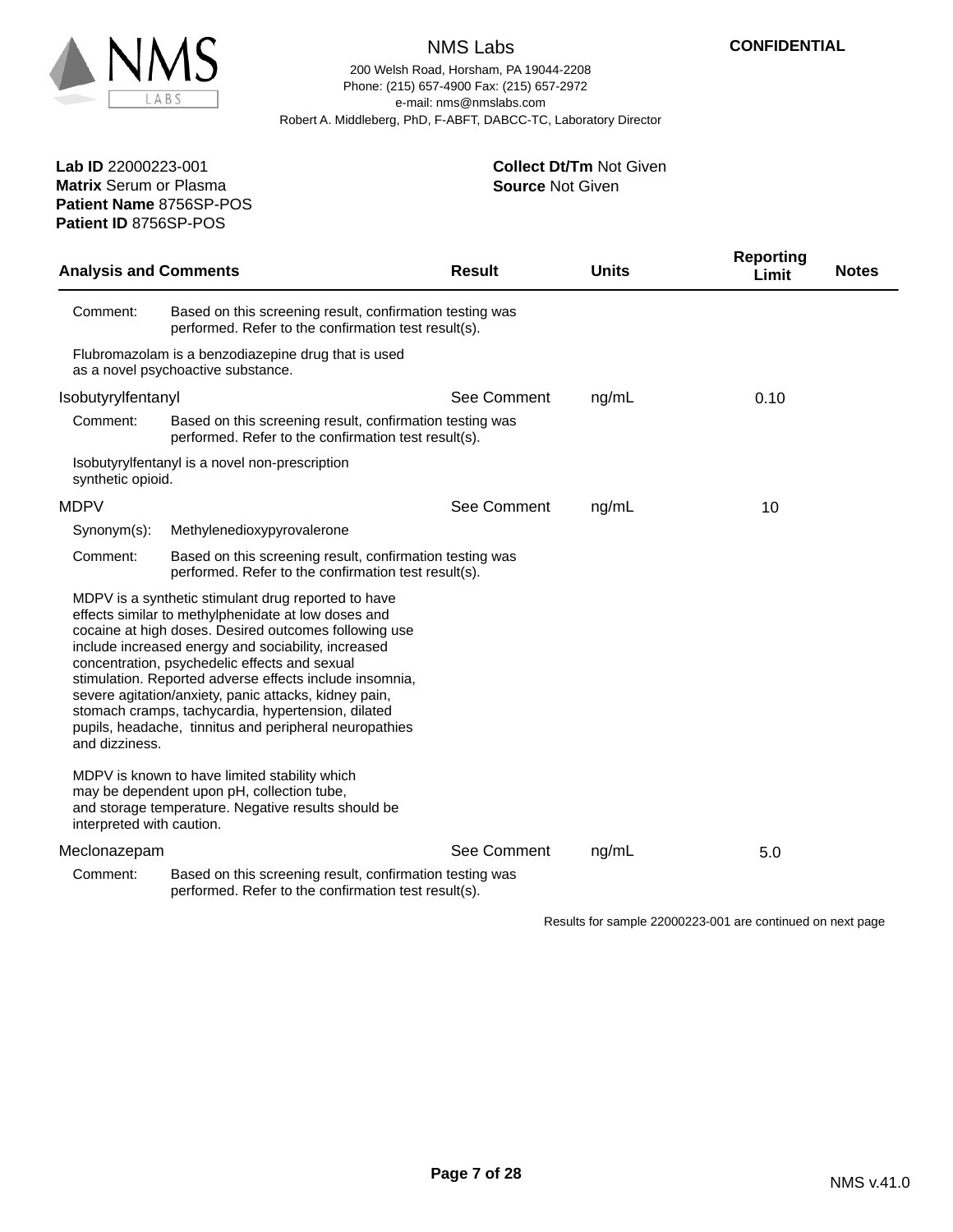

200 Welsh Road, Horsham, PA 19044-2208 e-mail: nms@nmslabs.com Robert A. Middleberg, PhD, F-ABFT, DABCC-TC, Laboratory Director Phone: (215) 657-4900 Fax: (215) 657-2972

**Patient Name** 8756SP-POS **Lab ID** 22000223-001 **Matrix** Serum or Plasma **Patient ID** 8756SP-POS

#### **Source** Not Given **Collect Dt/Tm** Not Given

| <b>Analysis and Comments</b> |                                                                                                                                                                                                                                                 | <b>Result</b> | <b>Units</b> | <b>Reporting</b><br><b>Notes</b><br>Limit |
|------------------------------|-------------------------------------------------------------------------------------------------------------------------------------------------------------------------------------------------------------------------------------------------|---------------|--------------|-------------------------------------------|
| benzodiazepines.             | Meclonazepam is a benzodiazepine that is used as a<br>novel psychoactive substance.<br>It is reported to have CNS depressant properties and<br>shares anticonvulsant, muscle relaxant, hypnotic,<br>anxiolytic and sedative effects with other  |               |              |                                           |
|                              | Meclonazepam is known to have limited stability in<br>serum/plasma which may be dependent upon pH,<br>collection tube, and storage temperature.<br>Negative results should be interpreted with caution.                                         |               |              |                                           |
| Mephedrone                   |                                                                                                                                                                                                                                                 | See Comment   | ng/mL        | 10                                        |
| Synonym(s):                  | 4-methylmethcathinone                                                                                                                                                                                                                           |               |              |                                           |
| Comment:                     | Based on this screening result, confirmation testing was<br>performed. Refer to the confirmation test result(s).                                                                                                                                |               |              |                                           |
| excitement, and alertness.   | Mephedrone is a psychoactive phenethylamine derivative<br>that is structurally related to methcathinone and<br>amphetamine. It is abused for its<br>perceived 'ecstasy like' effects of euphoria,                                               |               |              |                                           |
|                              | Reported adverse effects include peripheral<br>vasoconstriction resulting in a bruised appearance on<br>the arms and legs, loss of appetite, poor<br>concentration, increased heart rate, sweating with an<br>odor, and dilation of the pupils. |               |              |                                           |
|                              | Mephedrone is known to have limited stability<br>which may be dependent upon pH,<br>collection tube, and storage temperature. Negative<br>results should be interpreted with caution.                                                           |               |              |                                           |
|                              | meta-Methylmethoxyacetylfentanyl                                                                                                                                                                                                                | See Comment   | ng/mL        | 0.50                                      |
| Synonym(s):                  | 3-Methylmethoxyacetylfentanyl                                                                                                                                                                                                                   |               |              |                                           |
| Comment:                     | Based on this screening result, confirmation testing was<br>performed. Refer to the confirmation test result(s).                                                                                                                                |               |              |                                           |
| Methoxetamine                |                                                                                                                                                                                                                                                 | See Comment   | ng/mL        | 2.0                                       |
| Synonym(s):                  | 2-MeO-Oxo-PC; MXE                                                                                                                                                                                                                               |               |              |                                           |
| Comment:                     | Based on this screening result, confirmation testing was<br>performed. Refer to the confirmation test result(s).                                                                                                                                |               |              |                                           |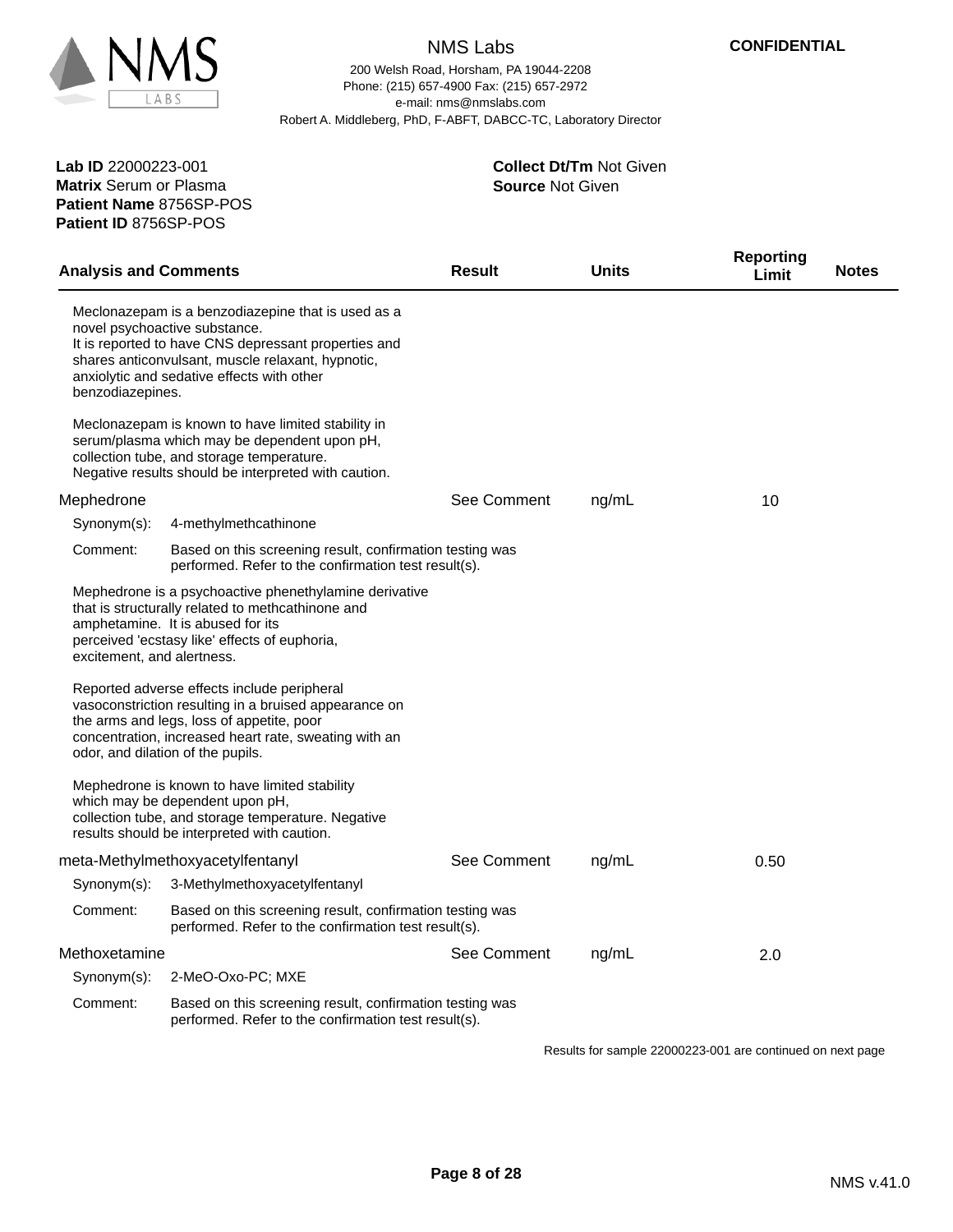

200 Welsh Road, Horsham, PA 19044-2208 e-mail: nms@nmslabs.com Robert A. Middleberg, PhD, F-ABFT, DABCC-TC, Laboratory Director Phone: (215) 657-4900 Fax: (215) 657-2972

**Patient Name** 8756SP-POS **Lab ID** 22000223-001 **Matrix** Serum or Plasma **Patient ID** 8756SP-POS

**Source** Not Given **Collect Dt/Tm** Not Given

| <b>Analysis and Comments</b> |                                                                                                                                                                                                                                                                                                                                                                                                                                                                                                                                                                                                                                                                                                                                                                                     | Result      | Units | <b>Reporting</b><br>Limit | <b>Notes</b> |
|------------------------------|-------------------------------------------------------------------------------------------------------------------------------------------------------------------------------------------------------------------------------------------------------------------------------------------------------------------------------------------------------------------------------------------------------------------------------------------------------------------------------------------------------------------------------------------------------------------------------------------------------------------------------------------------------------------------------------------------------------------------------------------------------------------------------------|-------------|-------|---------------------------|--------------|
| purposes.                    | Methoxetamine is a psychoactive analyte that is<br>structurally related to ketamine and reported to have<br>similar effects. Ketamine is a DEA Schedule III rapidly<br>acting general anesthetic that is chemically related to<br>phencyclidine (PCP). The effects of ketamine include<br>profound analgesia, normal or enhanced skeletal muscle<br>tone and cardiovascular and respiratory stimulation.<br>Reactions manifested by hallucinations, delirium,<br>irrational behavior and/or dream-like states may be<br>seen with use of ketamine and, presumably,<br>methoxetamine. The use of methoxetamine has been<br>linked to the popular 'Designer Drug' movement and this<br>substance may be present in products sold<br>as 'Legal Highs' or 'Bath Salts' for recreational |             |       |                           |              |
|                              | Plasma concentrations of 90-450 ng/mL have been<br>reported following acute ingestion of methoxetamine.                                                                                                                                                                                                                                                                                                                                                                                                                                                                                                                                                                                                                                                                             |             |       |                           |              |
|                              | Methoxetamine is known to have limited stability in<br>serum and plasma which may be dependent upon pH,<br>collection tube, and storage temperature; results<br>should be interpreted with caution.                                                                                                                                                                                                                                                                                                                                                                                                                                                                                                                                                                                 |             |       |                           |              |
| Methoxphenidine              |                                                                                                                                                                                                                                                                                                                                                                                                                                                                                                                                                                                                                                                                                                                                                                                     | See Comment | ng/mL | 5.0                       |              |
| Synonym(s):                  | MXP                                                                                                                                                                                                                                                                                                                                                                                                                                                                                                                                                                                                                                                                                                                                                                                 |             |       |                           |              |
| Comment:                     | Based on this screening result, confirmation testing was<br>performed. Refer to the confirmation test result(s).                                                                                                                                                                                                                                                                                                                                                                                                                                                                                                                                                                                                                                                                    |             |       |                           |              |
| Methoxyacetylfentanyl        |                                                                                                                                                                                                                                                                                                                                                                                                                                                                                                                                                                                                                                                                                                                                                                                     | See Comment | ng/mL | 0.50                      |              |
| Comment:                     | Based on this screening result, confirmation testing was<br>performed. Refer to the confirmation test result(s).                                                                                                                                                                                                                                                                                                                                                                                                                                                                                                                                                                                                                                                                    |             |       |                           |              |
| synthetic opioid.            | Methoxyacetylfentanyl is a novel non-prescription                                                                                                                                                                                                                                                                                                                                                                                                                                                                                                                                                                                                                                                                                                                                   |             |       |                           |              |
| Methylone                    |                                                                                                                                                                                                                                                                                                                                                                                                                                                                                                                                                                                                                                                                                                                                                                                     | See Comment | ng/mL | 10                        |              |
| Synonym(s):                  | 3,4-methylenedioxy-N-methylcathinone; bk-MDMA                                                                                                                                                                                                                                                                                                                                                                                                                                                                                                                                                                                                                                                                                                                                       |             |       |                           |              |
| Comment:                     | Based on this screening result, confirmation testing was<br>performed. Refer to the confirmation test result(s).                                                                                                                                                                                                                                                                                                                                                                                                                                                                                                                                                                                                                                                                    |             |       |                           |              |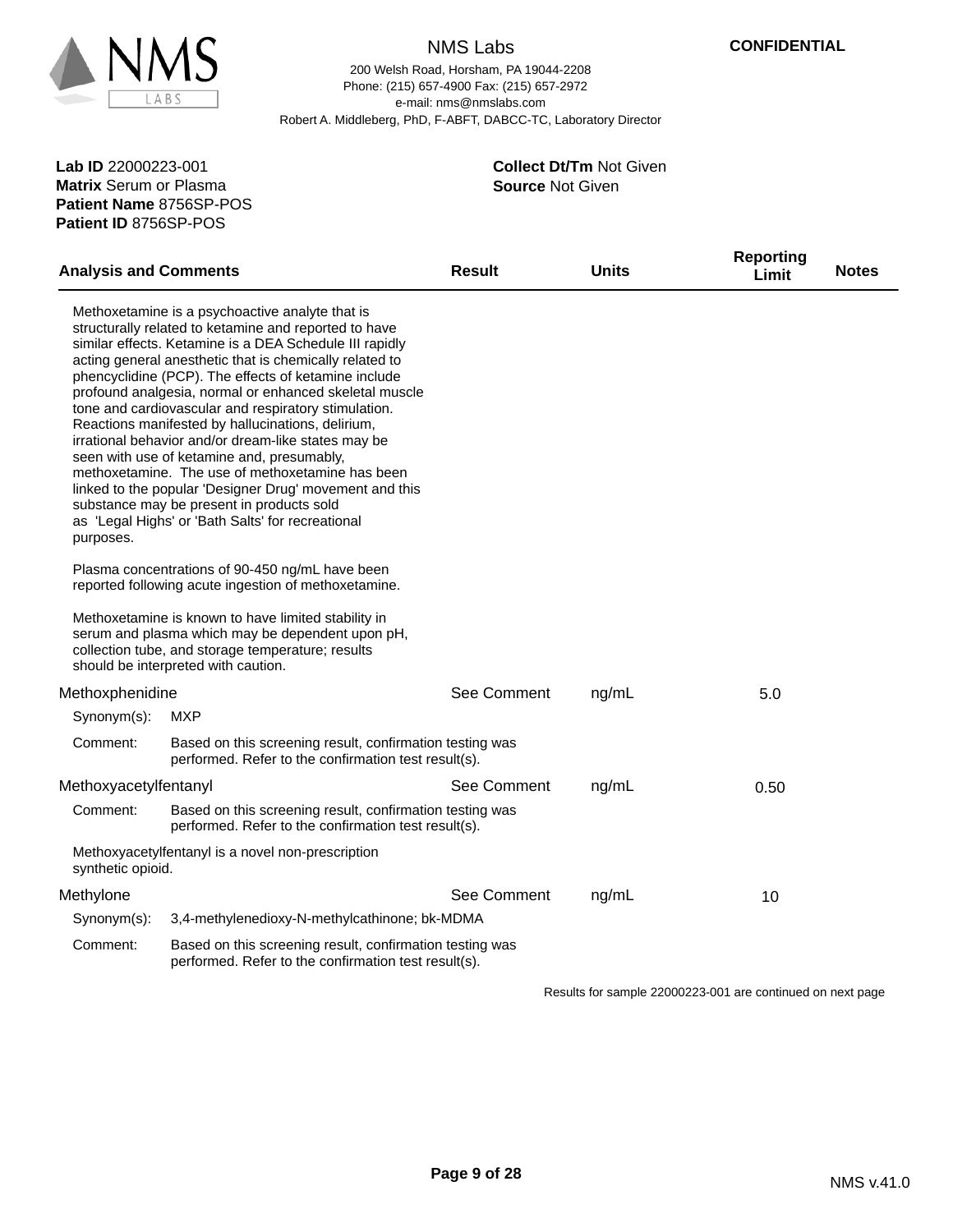

200 Welsh Road, Horsham, PA 19044-2208 e-mail: nms@nmslabs.com Robert A. Middleberg, PhD, F-ABFT, DABCC-TC, Laboratory Director Phone: (215) 657-4900 Fax: (215) 657-2972

**Patient Name** 8756SP-POS **Lab ID** 22000223-001 **Matrix** Serum or Plasma **Patient ID** 8756SP-POS

**Source** Not Given **Collect Dt/Tm** Not Given

| <b>Analysis and Comments</b> |                                                                                                                                                                                                                                                                                                                                                                                                                                                                                                                 | <b>Result</b> | <b>Units</b> | <b>Reporting</b><br>Limit | <b>Notes</b> |
|------------------------------|-----------------------------------------------------------------------------------------------------------------------------------------------------------------------------------------------------------------------------------------------------------------------------------------------------------------------------------------------------------------------------------------------------------------------------------------------------------------------------------------------------------------|---------------|--------------|---------------------------|--------------|
| be insufflated or vaporized. | Methylone is a methylenedioxy beta keto amphetamine, or<br>cathinone stimulant drug. It is the beta-keto analog of<br>MDMA. Its use has been linked to the<br>popular 'Designer Drug' movement, and may be present in<br>products sold as 'Legal High' or 'Bath Salts' for<br>recreational purposes. Methylone acts as an inhibitor<br>of dopamine, norepinephrine, and serotonin reuptake and<br>may have stimulating effects on the central nervous<br>system. The drug is usually taken orally, but can also |               |              |                           |              |
| may have been present.       | Euphoria, agitation, sweating, nausea, vomiting,<br>dilated pupils, seizures, hyponatremia and confusion<br>were reported in two cases after the use of bath salt<br>products found to contain methylone. Other substances                                                                                                                                                                                                                                                                                      |               |              |                           |              |
|                              | Four fatalities attributed to this drug had methylone<br>heart blood concentrations of 60-1100 ng/mL;<br>concentrations in femoral blood in three fatalities<br>were 560, 840, and 3300 ng/mL.                                                                                                                                                                                                                                                                                                                  |               |              |                           |              |
|                              | Methylone is known to have limited stability in<br>serum and plasma which may be dependent upon pH,<br>collection tube, and storage temperature; results<br>should be interpreted with caution.                                                                                                                                                                                                                                                                                                                 |               |              |                           |              |
|                              | The ratio of whole blood concentration to serum or<br>plasma concentration is unknown for this analyte.                                                                                                                                                                                                                                                                                                                                                                                                         |               |              |                           |              |
| Mitragynine                  |                                                                                                                                                                                                                                                                                                                                                                                                                                                                                                                 | See Comment   | ng/mL        | 10                        |              |
| Synonym(s):                  | Kratom                                                                                                                                                                                                                                                                                                                                                                                                                                                                                                          |               |              |                           |              |
| Comment:                     | Based on this screening result, confirmation testing was<br>performed. Refer to the confirmation test result(s).                                                                                                                                                                                                                                                                                                                                                                                                |               |              |                           |              |
| <b>MPHP</b>                  |                                                                                                                                                                                                                                                                                                                                                                                                                                                                                                                 | See Comment   | ng/mL        | 10                        |              |
| Synonym(s):                  | 4'-methyl-alpha-Pyrrolidinohexiophenone                                                                                                                                                                                                                                                                                                                                                                                                                                                                         |               |              |                           |              |
| Comment:                     | Based on this screening result, confirmation testing was<br>performed. Refer to the confirmation test result(s).                                                                                                                                                                                                                                                                                                                                                                                                |               |              |                           |              |
| N-Ethyl Pentylone            |                                                                                                                                                                                                                                                                                                                                                                                                                                                                                                                 | See Comment   | ng/mL        | 10                        |              |
| Comment:                     | Based on this screening result, confirmation testing was<br>performed. Refer to the confirmation test result(s).                                                                                                                                                                                                                                                                                                                                                                                                |               |              |                           |              |
|                              | N-ethyl Pentylone is a novel psychoactive stimulant.                                                                                                                                                                                                                                                                                                                                                                                                                                                            |               |              |                           |              |
| ortho-Fluorofentanyl         |                                                                                                                                                                                                                                                                                                                                                                                                                                                                                                                 | See Comment   | ng/mL        | 0.10                      |              |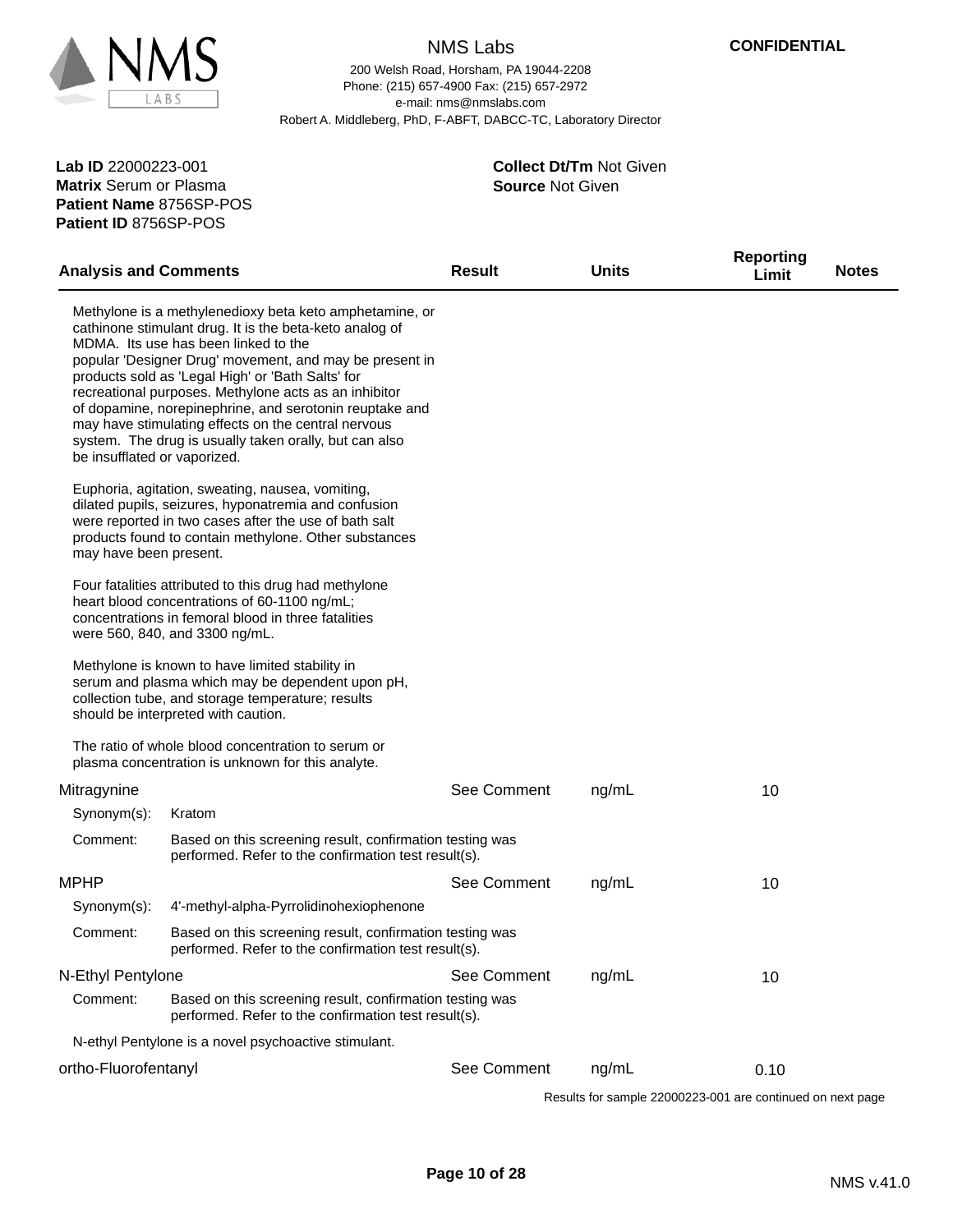

200 Welsh Road, Horsham, PA 19044-2208 e-mail: nms@nmslabs.com Robert A. Middleberg, PhD, F-ABFT, DABCC-TC, Laboratory Director Phone: (215) 657-4900 Fax: (215) 657-2972

#### **Source** Not Given **Collect Dt/Tm** Not Given

**Patient Name** 8756SP-POS **Lab ID** 22000223-001 **Matrix** Serum or Plasma **Patient ID** 8756SP-POS

| <b>Analysis and Comments</b> |                                                                                                                                                                                                                             | <b>Result</b> | <b>Units</b> | <b>Reporting</b><br>Limit | <b>Notes</b> |
|------------------------------|-----------------------------------------------------------------------------------------------------------------------------------------------------------------------------------------------------------------------------|---------------|--------------|---------------------------|--------------|
| Comment:                     | Based on this screening result, confirmation testing was<br>performed. Refer to the confirmation test result(s).                                                                                                            |               |              |                           |              |
| synthetic opioid.            | Ortho-Fluorofentanyl is a novel non-prescription                                                                                                                                                                            |               |              |                           |              |
| para-Fluorobutyrylfentanyl   |                                                                                                                                                                                                                             | See Comment   | ng/mL        | 0.10                      |              |
| Synonym(s):                  | 4F-butyryl fentanyl                                                                                                                                                                                                         |               |              |                           |              |
| Comment:                     | Based on this screening result, confirmation testing was<br>performed. Refer to the confirmation test result(s).                                                                                                            |               |              |                           |              |
| para-Fluorofentanyl          |                                                                                                                                                                                                                             | See Comment   | ng/mL        | 0.10                      |              |
| Comment:                     | Based on this screening result, confirmation testing was<br>performed. Refer to the confirmation test result(s).                                                                                                            |               |              |                           |              |
|                              | Para-Fluorofentanyl is a novel<br>non-prescription synthetic opioid.                                                                                                                                                        |               |              |                           |              |
|                              | para-Fluoroisobutyrylfentanyl                                                                                                                                                                                               | See Comment   | ng/mL        | 0.10                      |              |
| Synonym(s):                  | 4F-Isobutyrylfentanyl; FIBF                                                                                                                                                                                                 |               |              |                           |              |
| Comment:                     | Based on this screening result, confirmation testing was<br>performed. Refer to the confirmation test result(s).                                                                                                            |               |              |                           |              |
| synthetic opioid.            | FIBF is a novel non-prescription                                                                                                                                                                                            |               |              |                           |              |
|                              | para-Methylmethoxyacetylfentanyl                                                                                                                                                                                            | See Comment   | ng/mL        | 0.50                      |              |
| Synonym(s):                  | 4-Methylmethoxyacetylfentanyl                                                                                                                                                                                               |               |              |                           |              |
| Comment:                     | Based on this screening result, confirmation testing was<br>performed. Refer to the confirmation test result(s).                                                                                                            |               |              |                           |              |
| Pentedrone                   |                                                                                                                                                                                                                             | See Comment   | ng/mL        | 2.0                       |              |
| Comment:                     | Based on this screening result, confirmation testing was<br>performed. Refer to the confirmation test result(s).                                                                                                            |               |              |                           |              |
| or vaporized.                | Pentedrone is a beta keto amphetamine or cathinone that<br>is chemically related to mephedrone. It is a stimulant<br>drug that was first reported in 2010. The drug is<br>usually taken orally, but can also be insufflated |               |              |                           |              |
| with caution.                | Pentedrone is known to have limited stability<br>which may be dependent upon pH, collection tube, and<br>storage temperature. Results should be interpreted                                                                 |               |              |                           |              |
| Pentylone                    |                                                                                                                                                                                                                             | See Comment   | ng/mL        | 10                        |              |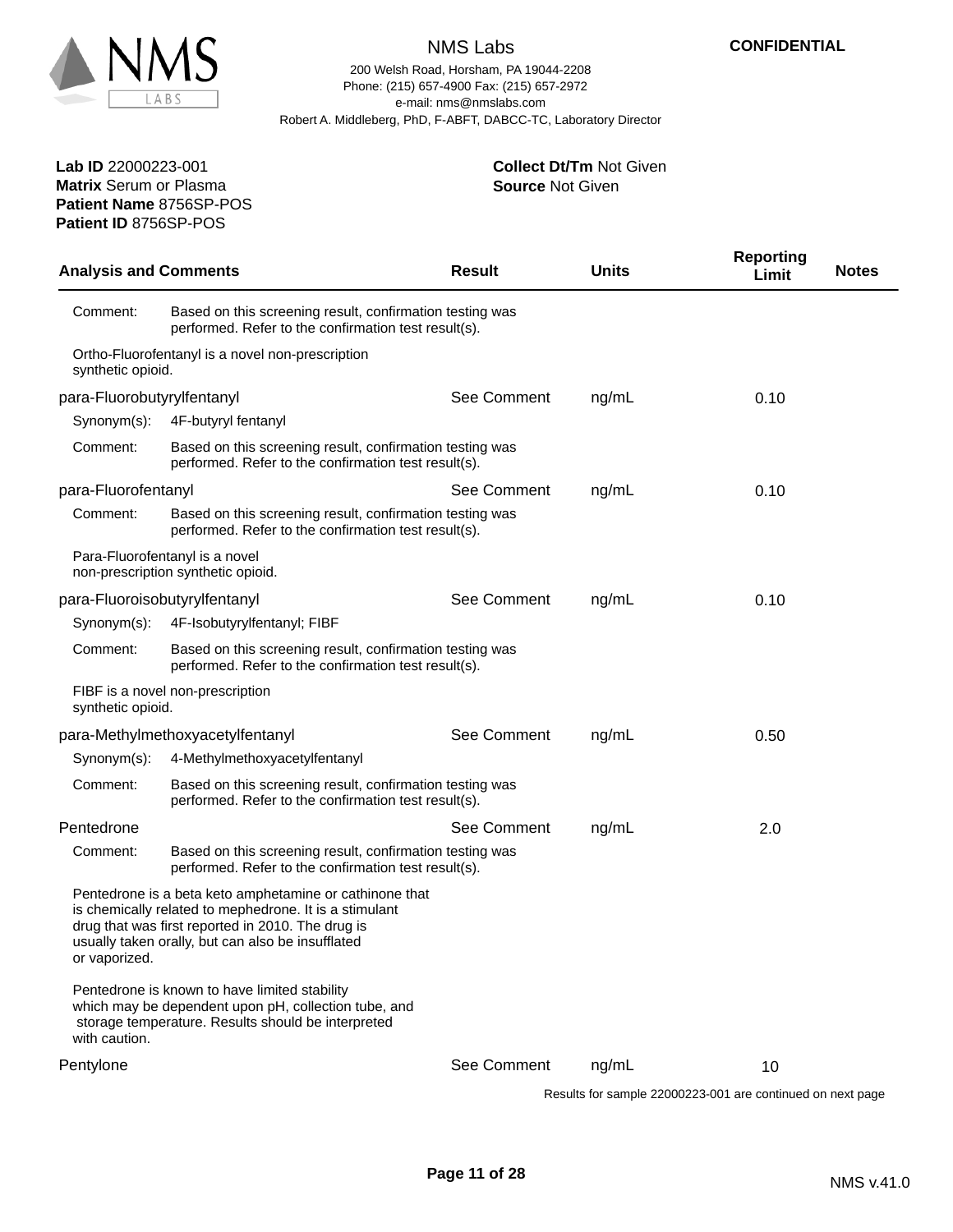

200 Welsh Road, Horsham, PA 19044-2208 e-mail: nms@nmslabs.com Robert A. Middleberg, PhD, F-ABFT, DABCC-TC, Laboratory Director Phone: (215) 657-4900 Fax: (215) 657-2972

> **Source** Not Given **Collect Dt/Tm** Not Given

**Patient Name** 8756SP-POS **Lab ID** 22000223-001 **Matrix** Serum or Plasma **Patient ID** 8756SP-POS

| <b>Analysis and Comments</b> |                                                                                                                                                                                                                                                                                                                                                                                     | <b>Result</b> | <b>Units</b> | <b>Reporting</b><br>Limit | <b>Notes</b> |
|------------------------------|-------------------------------------------------------------------------------------------------------------------------------------------------------------------------------------------------------------------------------------------------------------------------------------------------------------------------------------------------------------------------------------|---------------|--------------|---------------------------|--------------|
| Comment:                     | Based on this screening result, confirmation testing was<br>performed. Refer to the confirmation test result(s).                                                                                                                                                                                                                                                                    |               |              |                           |              |
|                              | Pentylone is a novel psychoactive stimulant.                                                                                                                                                                                                                                                                                                                                        |               |              |                           |              |
| Phenazepam                   |                                                                                                                                                                                                                                                                                                                                                                                     | See Comment   | ng/mL        | 10                        |              |
| Comment:                     | Based on this screening result, confirmation testing was<br>performed. Refer to the confirmation test result(s).                                                                                                                                                                                                                                                                    |               |              |                           |              |
|                              | Phenazepam is a benzodiazepine drug that is used<br>as a novel psychoactive substance.<br>It is not approved for use in the United States,<br>but is available in some other countries.                                                                                                                                                                                             |               |              |                           |              |
| Pyrazolam                    |                                                                                                                                                                                                                                                                                                                                                                                     | See Comment   | ng/mL        | 5.0                       |              |
| Comment:                     | Based on this screening result, confirmation testing was<br>performed. Refer to the confirmation test result(s).                                                                                                                                                                                                                                                                    |               |              |                           |              |
| <b>TFMPP</b>                 |                                                                                                                                                                                                                                                                                                                                                                                     | See Comment   | ng/mL        | 10                        |              |
| Synonym(s):                  | 3-Trifluoromethylphenylpiperazine                                                                                                                                                                                                                                                                                                                                                   |               |              |                           |              |
| Comment:                     | Based on this screening result, confirmation testing was<br>performed. Refer to the confirmation test result(s).                                                                                                                                                                                                                                                                    |               |              |                           |              |
|                              | TFMPP is a synthetic piperazine derivative categorized<br>as a 'designer drug'. TFMPP is available in tablet and<br>capsule forms and is commonly only present in products<br>that contain N-Benzylpiperazine (BZP). TFMPP is often<br>mixed with BZP in order to mimic the psychoactive<br>effects of methylenedioxymethamphetamine (MDMA) and<br>methylenedioxyamphetamine (MDA). |               |              |                           |              |
| THF-F                        |                                                                                                                                                                                                                                                                                                                                                                                     | See Comment   | ng/mL        | 0.20                      |              |
| Synonym(s):                  | Tetrahydrofuran fentanyl                                                                                                                                                                                                                                                                                                                                                            |               |              |                           |              |
| Comment:                     | Based on this screening result, confirmation testing was<br>performed. Refer to the confirmation test result(s).                                                                                                                                                                                                                                                                    |               |              |                           |              |
| trans-3-Methylfentanyl       |                                                                                                                                                                                                                                                                                                                                                                                     | See Comment   | ng/mL        | 0.10                      |              |
| Comment:                     | Based on this screening result, confirmation testing was<br>performed. Refer to the confirmation test result(s).                                                                                                                                                                                                                                                                    |               |              |                           |              |
|                              | Trans-3-Methylfentanyl is a novel<br>non-prescription synthetic opioid.<br>Trans-3-methylfentanyl is typically found in<br>combination with its isomer, cis-3-methylfentanyl.                                                                                                                                                                                                       |               |              |                           |              |
| U-47700                      |                                                                                                                                                                                                                                                                                                                                                                                     | See Comment   | ng/mL        | 1.0                       |              |
| Synonym(s):                  | $U - 4$                                                                                                                                                                                                                                                                                                                                                                             |               |              |                           |              |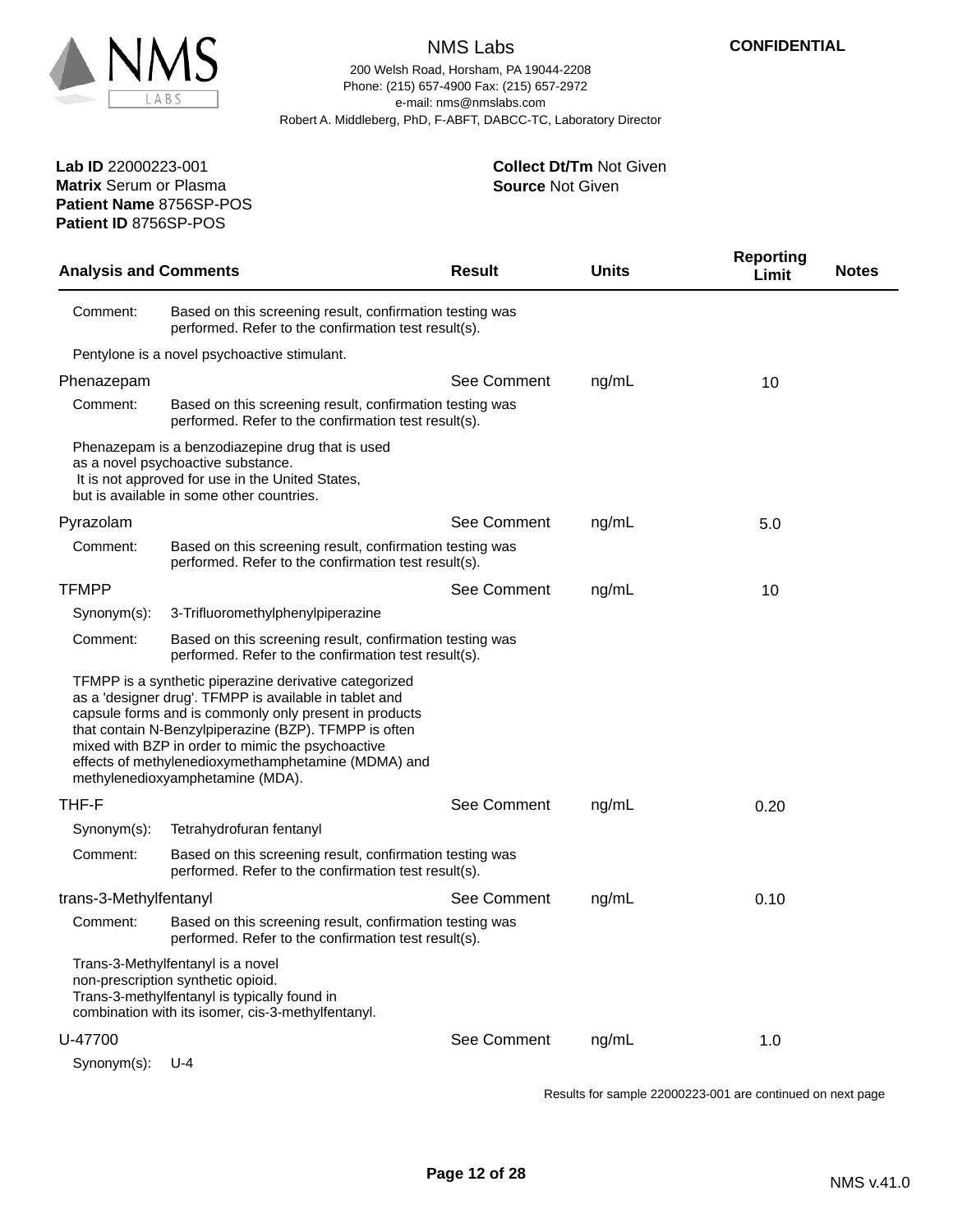

200 Welsh Road, Horsham, PA 19044-2208 e-mail: nms@nmslabs.com Robert A. Middleberg, PhD, F-ABFT, DABCC-TC, Laboratory Director Phone: (215) 657-4900 Fax: (215) 657-2972

#### **Source** Not Given **Collect Dt/Tm** Not Given

**Patient Name** 8756SP-POS **Lab ID** 22000223-001 **Matrix** Serum or Plasma **Patient ID** 8756SP-POS

| <b>Analysis and Comments</b>  |                                                                                                                                                 | <b>Result</b> | <b>Units</b> | <b>Reporting</b><br>Limit                                  | <b>Notes</b> |
|-------------------------------|-------------------------------------------------------------------------------------------------------------------------------------------------|---------------|--------------|------------------------------------------------------------|--------------|
| Comment:                      | Based on this screening result, confirmation testing was<br>performed. Refer to the confirmation test result(s).                                |               |              |                                                            |              |
| synthetic opioid.             | U-47700 is a novel non-prescription                                                                                                             |               |              |                                                            |              |
| U-49900                       |                                                                                                                                                 | See Comment   | ng/mL        | 1.0                                                        |              |
| Comment:                      | Based on this screening result, confirmation testing was<br>performed. Refer to the confirmation test result(s).                                |               |              |                                                            |              |
| U-51754                       |                                                                                                                                                 | See Comment   | ng/mL        | 1.0                                                        |              |
| Comment:                      | Based on this screening result, confirmation testing was<br>performed. Refer to the confirmation test result(s).                                |               |              |                                                            |              |
| Valeryl Fentanyl              |                                                                                                                                                 | See Comment   | ng/mL        | 0.50                                                       |              |
| Comment:                      | Based on this screening result, confirmation testing was<br>performed. Refer to the confirmation test result(s).                                |               |              |                                                            |              |
| synthetic opioid.             | Valerylfentanyl is a novel non-prescription                                                                                                     |               |              |                                                            |              |
|                               | Sample receipt condition is inappropriate for test code: Not frozen as required                                                                 |               |              |                                                            |              |
| Food and Drug Administration. | This test was developed and its performance characteristics determined by NMS Labs. It has not been cleared or approved by the US               |               |              |                                                            |              |
|                               | 52320SP Hallucinogens and Stimulants<br><b>Confirmation 2 (Qualitative), Serum/Plasma</b>                                                       |               |              |                                                            |              |
| (GC/MS)                       | Analysis by Gas Chromatography/Mass Spectrometry                                                                                                |               |              |                                                            |              |
| 3-Fluorophenmetrazine         |                                                                                                                                                 | Positive      | ng/mL        | 25                                                         |              |
| Synonym(s):                   | 3-FPM                                                                                                                                           |               |              |                                                            |              |
|                               | 3-Fluorophenmetrazine is a stimulant that is closely<br>related to phenmetrazine and has been sold online as a<br>novel psychoactive substance. |               |              |                                                            |              |
| 3-MeO-PCP                     |                                                                                                                                                 | Positive      | ng/mL        | 10                                                         |              |
| Synonym(s):                   | 3-Methoxy-Phencyclidine                                                                                                                         |               |              |                                                            |              |
|                               |                                                                                                                                                 |               |              | Results for sample 22000223-001 are continued on next page |              |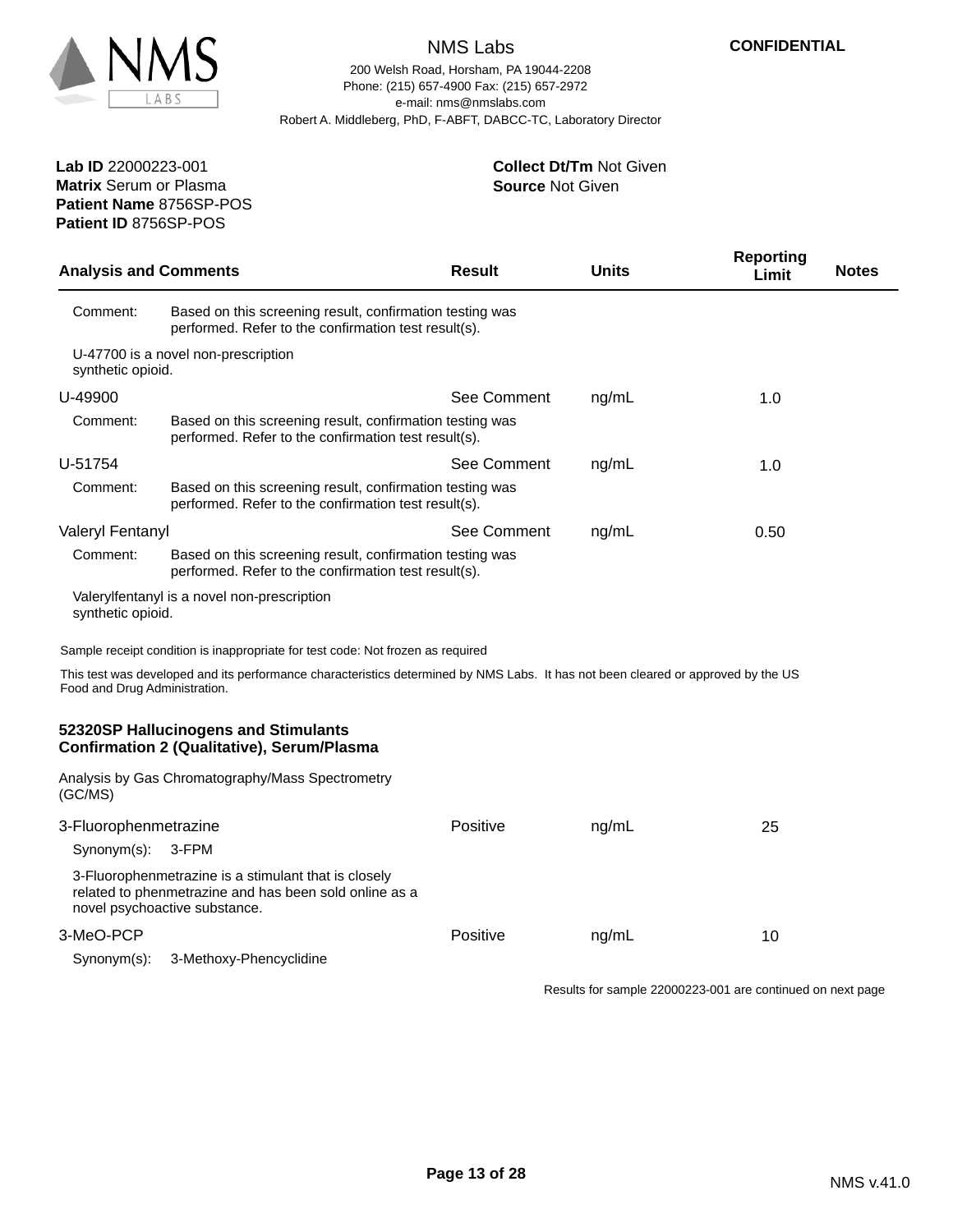

200 Welsh Road, Horsham, PA 19044-2208 e-mail: nms@nmslabs.com Robert A. Middleberg, PhD, F-ABFT, DABCC-TC, Laboratory Director Phone: (215) 657-4900 Fax: (215) 657-2972

**Patient Name** 8756SP-POS **Lab ID** 22000223-001 **Matrix** Serum or Plasma **Patient ID** 8756SP-POS

#### **Source** Not Given **Collect Dt/Tm** Not Given

| <b>Analysis and Comments</b>                                                                                                                                                                                                                                                                                                                                                                                                                               | <b>Result</b> | <b>Units</b> | <b>Reporting</b><br><b>Notes</b><br>Limit |  |
|------------------------------------------------------------------------------------------------------------------------------------------------------------------------------------------------------------------------------------------------------------------------------------------------------------------------------------------------------------------------------------------------------------------------------------------------------------|---------------|--------------|-------------------------------------------|--|
| 3-Methoxyphencyclidine (3-MeO-PCP) is a designer drug<br>that is structurally similar to phencyclidine (PCP) and<br>has been described as having effects similar to those<br>of PCP. No studies have been performed to<br>evaluate the pharmacological effects of 3-MeO-PCP.<br>The presence of 4-MeO-PCP above 1000 ng/mL may affect<br>the identification of 3-MeO-PCP.                                                                                  |               |              |                                           |  |
| 4-MeO-PCP                                                                                                                                                                                                                                                                                                                                                                                                                                                  | Positive      | ng/mL        | 10                                        |  |
| 4-Methoxy-Phencyclidine<br>Synonym(s):                                                                                                                                                                                                                                                                                                                                                                                                                     |               |              |                                           |  |
| 4-Methoxyphencyclidine (4-MeO-PCP) is a designer drug<br>that is structurally similar to phencyclidine (PCP) and<br>has been described as having effects similar to those<br>of PCP. Phencyclidine is a dangerous dissociative<br>anesthetic. No studies have been performed to<br>evaluate the pharmacological effects of 4-MeO-PCP.                                                                                                                      |               |              |                                           |  |
| Clephedrone                                                                                                                                                                                                                                                                                                                                                                                                                                                | Positive      | ng/mL        | 50                                        |  |
| Synonym(s):<br>4-CMC; 4-chloromethcathinone                                                                                                                                                                                                                                                                                                                                                                                                                |               |              |                                           |  |
| Clephedrone is a substituted cathinone sold as a novel<br>psychoactive substance. Due to its structural<br>similarities to other cathinones such as mephedrone,<br>clephedrone is expected to have stimulant type effects.                                                                                                                                                                                                                                 |               |              |                                           |  |
| Clephedrone is known to have limited stability<br>which may be dependent upon pH, collection tube,<br>and storage temperature. Negative results should be<br>interpreted with caution.                                                                                                                                                                                                                                                                     |               |              |                                           |  |
| Methoxphenidine                                                                                                                                                                                                                                                                                                                                                                                                                                            | Positive      | ng/mL        | 5.0                                       |  |
| Synonym(s):<br><b>MXP</b>                                                                                                                                                                                                                                                                                                                                                                                                                                  |               |              |                                           |  |
| Methoxphenidine is a dissociative type drug that is<br>sold as a novel psychoactive substance. Adverse effects<br>noted in analytically confirmed cases of<br>methoxphenidine were similar to those reported for<br>other dissociative substances such as ketamine and<br>methoxetamine; these may include hallucinations,<br>delirium, irrational behavior, and/or dream-like<br>states, along with profound analgesia and<br>cardiovascular stimulation. |               |              |                                           |  |

Sample receipt condition is inappropriate for test code: Not frozen as required

This test was developed and its performance characteristics determined by NMS Labs. It has not been cleared or approved by the US Food and Drug Administration.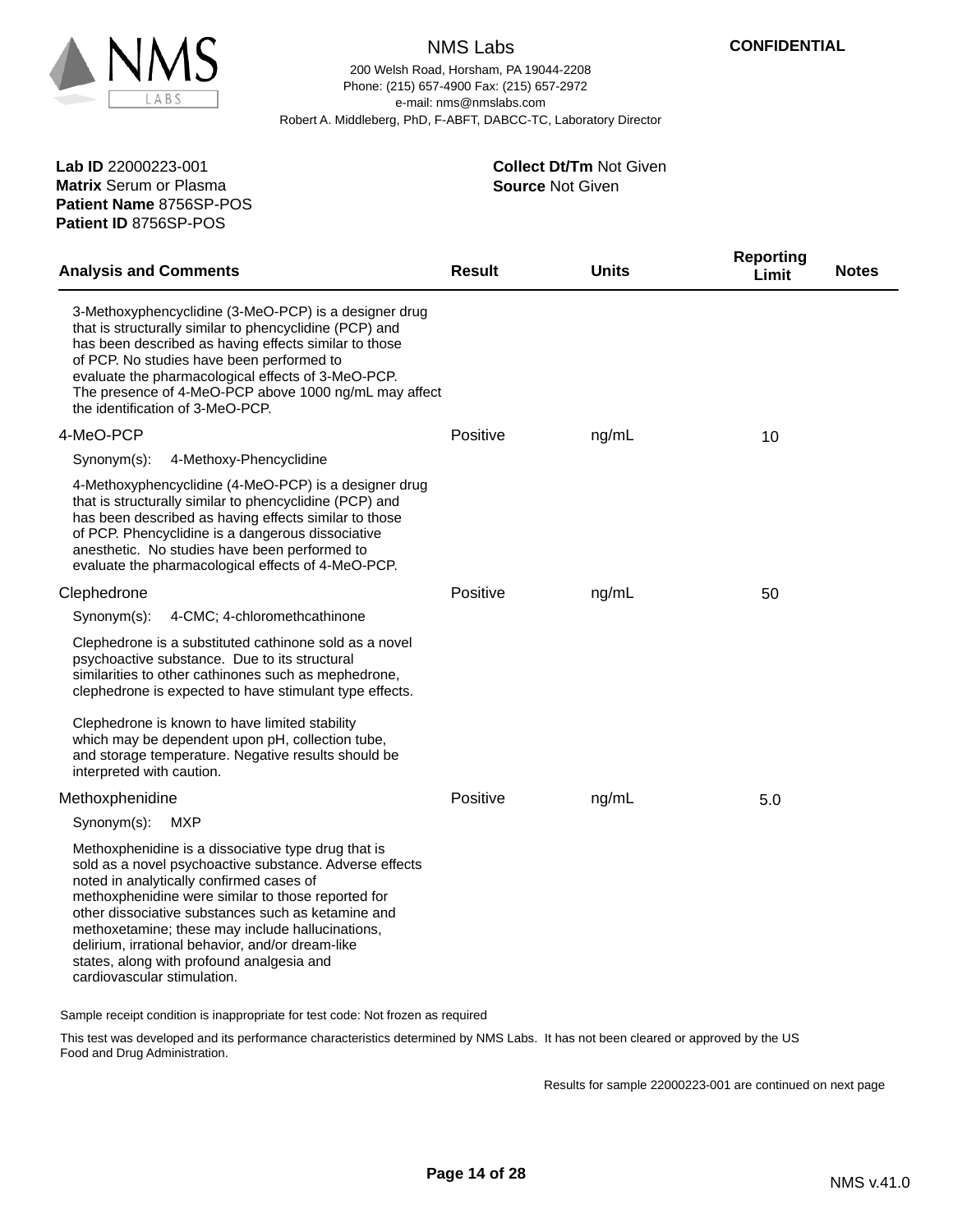

200 Welsh Road, Horsham, PA 19044-2208 e-mail: nms@nmslabs.com Robert A. Middleberg, PhD, F-ABFT, DABCC-TC, Laboratory Director Phone: (215) 657-4900 Fax: (215) 657-2972

**Patient Name** 8756SP-POS **Lab ID** 22000223-001 **Matrix** Serum or Plasma **Patient ID** 8756SP-POS

| <b>Analysis and Comments</b>                                                                                                                                                                                                                                                                                                                                                                                   | <b>Result</b> | Units                                                      | <b>Reporting</b><br>Limit | <b>Notes</b> |
|----------------------------------------------------------------------------------------------------------------------------------------------------------------------------------------------------------------------------------------------------------------------------------------------------------------------------------------------------------------------------------------------------------------|---------------|------------------------------------------------------------|---------------------------|--------------|
| 52326SP Piperazine Designer Drugs Confirmation,<br>Serum/Plasma                                                                                                                                                                                                                                                                                                                                                |               |                                                            |                           |              |
| Analysis by Gas Chromatography/Mass Spectrometry<br>(GC/MS)                                                                                                                                                                                                                                                                                                                                                    |               |                                                            |                           |              |
| <b>BZP</b>                                                                                                                                                                                                                                                                                                                                                                                                     | 50            | ng/mL                                                      | 10                        |              |
| Synonym(s):<br>1-Benzylpiperazine                                                                                                                                                                                                                                                                                                                                                                              |               |                                                            |                           |              |
| There is little information concerning blood or plasma<br>concentrations of N-BZP. In one study, the mean peak<br>plasma concentration was 262 ng/mL at 75 minutes after<br>oral ingestion of a 200 mg dose of N-BZP in 7 adult<br>volunteers. In one autopsy case, a sample of femoral<br>blood was found to contain 1700 ng/mL of N-BZP,<br>together with MDMA and its metabolite, MDA, and<br>cannabinoids. |               |                                                            |                           |              |
| The whole blood to plasma ratio has not been reported<br>for this drug.                                                                                                                                                                                                                                                                                                                                        |               |                                                            |                           |              |
| TFMPP                                                                                                                                                                                                                                                                                                                                                                                                          | 50            | ng/mL                                                      | 10                        |              |
| 3-Trifluoromethylphenylpiperazine<br>Synonym(s):                                                                                                                                                                                                                                                                                                                                                               |               |                                                            |                           |              |
| TFMPP is a synthetic piperazine derivative categorized<br>as a 'designer drug'. TFMPP is available in tablet and<br>capsule forms and is commonly only present in products<br>that contain N-Benzylpiperazine (BZP). TFMPP is often<br>mixed with BZP in order to mimic the psychoactive<br>effects of methylenedioxymethamphetamine (MDMA) and<br>methylenedioxyamphetamine (MDA).                            |               |                                                            |                           |              |
| This test was developed and its performance characteristics determined by NMS Labs. It has not been cleared or approved by the US<br>Food and Drug Administration.                                                                                                                                                                                                                                             |               |                                                            |                           |              |
| 52327SP Pyrrolidinophenone Confirmation,<br>Serum/Plasma                                                                                                                                                                                                                                                                                                                                                       |               |                                                            |                           |              |
| Analysis by High Performance Liquid Chromatography/<br>Tandem Mass Spectrometry (LC-MS/MS)                                                                                                                                                                                                                                                                                                                     |               |                                                            |                           |              |
| <b>MPHP</b>                                                                                                                                                                                                                                                                                                                                                                                                    | 50            | ng/mL                                                      | 5.0                       |              |
| Synonym(s):<br>4'-methyl-alpha-Pyrrolidinohexiophenone                                                                                                                                                                                                                                                                                                                                                         |               |                                                            |                           |              |
|                                                                                                                                                                                                                                                                                                                                                                                                                |               | Results for sample 22000223-001 are continued on next page |                           |              |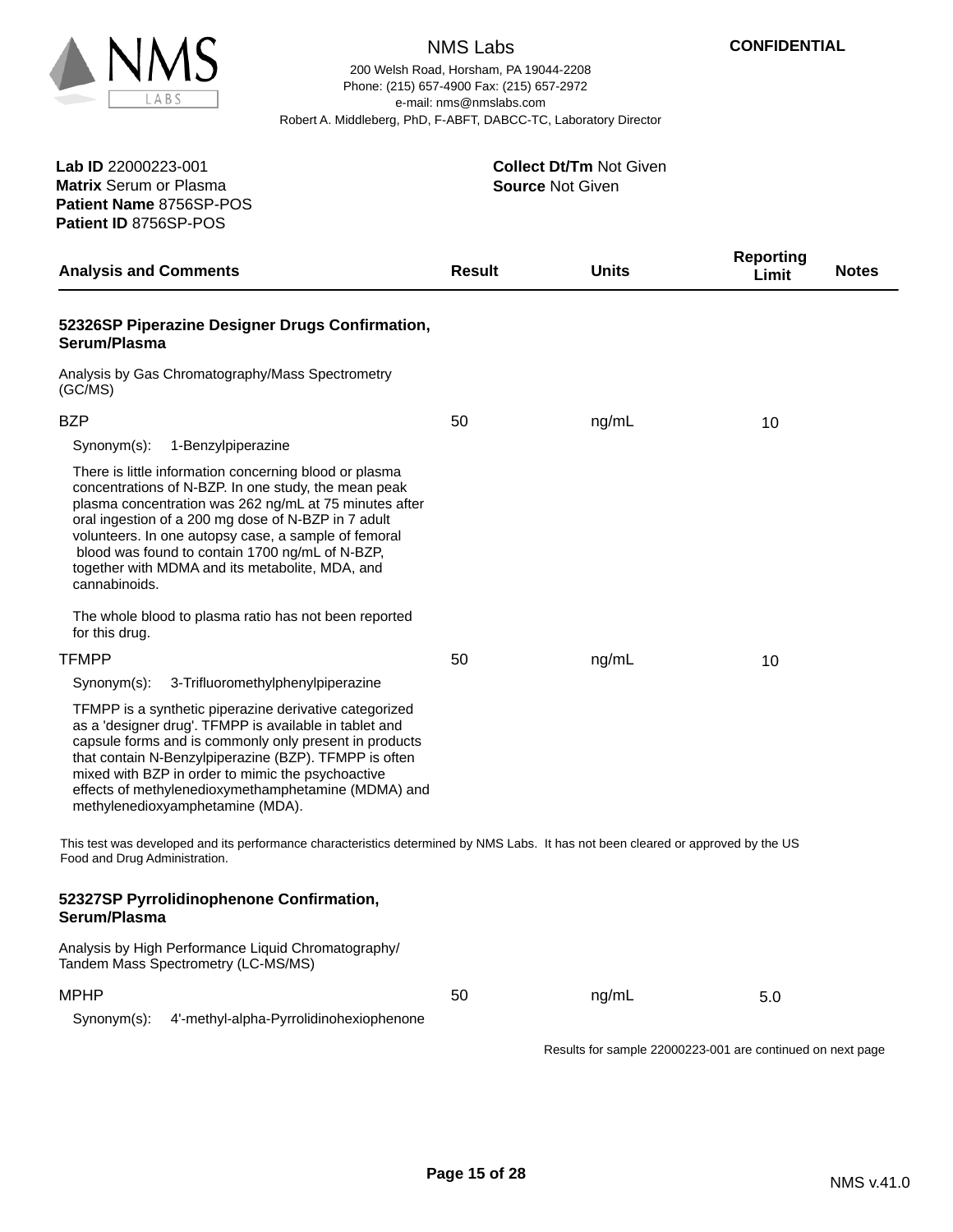

200 Welsh Road, Horsham, PA 19044-2208 e-mail: nms@nmslabs.com Robert A. Middleberg, PhD, F-ABFT, DABCC-TC, Laboratory Director Phone: (215) 657-4900 Fax: (215) 657-2972

**Patient Name** 8756SP-POS **Lab ID** 22000223-001 **Matrix** Serum or Plasma **Patient ID** 8756SP-POS

| <b>Analysis and Comments</b>                                                                                                                                                                                                                                                                                                                                                                                                                                                                                                                                                                                                                                                                                                                                                                                                                                                                                                                          | Result | <b>Units</b>                                               | <b>Reporting</b><br>Limit | <b>Notes</b> |
|-------------------------------------------------------------------------------------------------------------------------------------------------------------------------------------------------------------------------------------------------------------------------------------------------------------------------------------------------------------------------------------------------------------------------------------------------------------------------------------------------------------------------------------------------------------------------------------------------------------------------------------------------------------------------------------------------------------------------------------------------------------------------------------------------------------------------------------------------------------------------------------------------------------------------------------------------------|--------|------------------------------------------------------------|---------------------------|--------------|
| MPHP is a psychoactive stimulant of the<br>pyrrolidinophenone series that is structurally related<br>to pyrovalerone and alpha PVP. In general,<br>psychoactive stimulants have temporary effects on<br>the psychoneurotic system. In addition, they seem<br>to have a much higher tendency to cause side effects<br>such as paranoia, hallucinations, and schizophrenic<br>or psychosis like symptoms.<br>A 27 year old man who was admitted to the hospital<br>with agitation and concomitant foot fractures from<br>jumping out a window had reportedly snorted a powder<br>believed to be cocaine; MPHP was found to be present<br>in the serum at approximately 100 ng/mL.<br>Some pyrrolidinophenones are known to have limited<br>stability in biological specimens related to pH,<br>collection tube, and storage temperature. Results are<br>those obtained at the time of analysis. Negative<br>results should be interpreted with caution. |        |                                                            |                           |              |
| Sample receipt condition is inappropriate for test code: Not frozen as required                                                                                                                                                                                                                                                                                                                                                                                                                                                                                                                                                                                                                                                                                                                                                                                                                                                                       |        |                                                            |                           |              |
| This test was developed and its performance characteristics determined by NMS Labs. It has not been cleared or approved by the US<br>Food and Drug Administration.                                                                                                                                                                                                                                                                                                                                                                                                                                                                                                                                                                                                                                                                                                                                                                                    |        |                                                            |                           |              |
| 52328SP Substituted Cathinone Panel<br><b>Confirmation, Serum/Plasma</b>                                                                                                                                                                                                                                                                                                                                                                                                                                                                                                                                                                                                                                                                                                                                                                                                                                                                              |        |                                                            |                           |              |
| Analysis by High Performance Liquid Chromatography/<br>Tandem Mass Spectrometry (LC-MS/MS)                                                                                                                                                                                                                                                                                                                                                                                                                                                                                                                                                                                                                                                                                                                                                                                                                                                            |        |                                                            |                           |              |
| Ethylone                                                                                                                                                                                                                                                                                                                                                                                                                                                                                                                                                                                                                                                                                                                                                                                                                                                                                                                                              | 50     | ng/mL                                                      | 10                        |              |
| Ethylone is a substituted cathinone that is sold<br>recreationally as a novel psychoactive substance.<br>Ethylone is a stimulant type drug, with effects similar<br>to that of cocaine, with some additional activity at<br>serotonin receptors. Synthetic cathinone users report<br>psychological, cardiovascular, and neurological<br>sympathomimetic symptoms, with effects ranging from<br>tachycardia, vasoconstriction, seizures, agitation,<br>aggression, and psychosis.<br>Ethylone is increasingly being detected in a range of                                                                                                                                                                                                                                                                                                                                                                                                             |        |                                                            |                           |              |
|                                                                                                                                                                                                                                                                                                                                                                                                                                                                                                                                                                                                                                                                                                                                                                                                                                                                                                                                                       |        | Results for sample 22000223-001 are continued on next page |                           |              |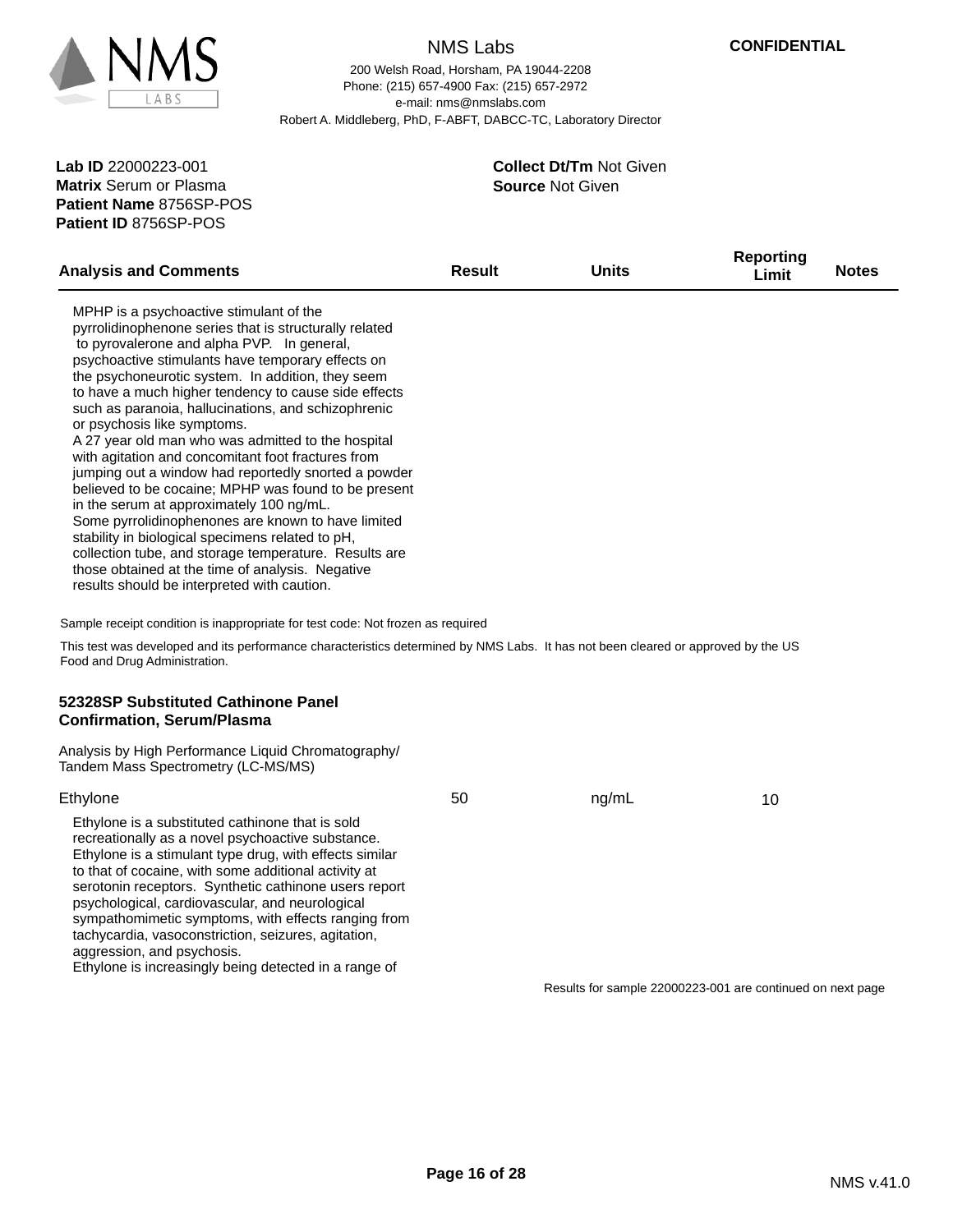

200 Welsh Road, Horsham, PA 19044-2208 e-mail: nms@nmslabs.com Robert A. Middleberg, PhD, F-ABFT, DABCC-TC, Laboratory Director Phone: (215) 657-4900 Fax: (215) 657-2972

**Patient Name** 8756SP-POS **Lab ID** 22000223-001 **Matrix** Serum or Plasma **Patient ID** 8756SP-POS

| <b>Analysis and Comments</b>                                                                                                                                                                                                                                                                                                                                                                                                                                                                                                                                                                                                                                                                                                                                                                                                                                                                               | <b>Result</b> | <b>Units</b>                                               | <b>Reporting</b><br>Limit | <b>Notes</b> |
|------------------------------------------------------------------------------------------------------------------------------------------------------------------------------------------------------------------------------------------------------------------------------------------------------------------------------------------------------------------------------------------------------------------------------------------------------------------------------------------------------------------------------------------------------------------------------------------------------------------------------------------------------------------------------------------------------------------------------------------------------------------------------------------------------------------------------------------------------------------------------------------------------------|---------------|------------------------------------------------------------|---------------------------|--------------|
| forensic toxicology cases, including both human<br>performance and postmortem cases. In nine postmortem<br>cases, ethylone blood concentrations ranged<br>from 38 to >2,500 ng/mL; almost all cases involved<br>additional findings.<br>Ratio of whole blood concentrations to serum or plasma<br>concentrations is unknown for this analyte.                                                                                                                                                                                                                                                                                                                                                                                                                                                                                                                                                              |               |                                                            |                           |              |
| <b>Butylone</b>                                                                                                                                                                                                                                                                                                                                                                                                                                                                                                                                                                                                                                                                                                                                                                                                                                                                                            | 50            | ng/mL                                                      | 10                        |              |
| Butylone is a substituted cathinone that is sold<br>recreationally as a novel psychoactive substance.<br>Butylone is a stimulant type drug, with effects similar<br>to that of cocaine, with some additional activity at<br>serotonin receptors. Synthetic cathinone users report<br>psychological, cardiovascular, and neurological<br>sympathomimetic symptoms, with effects ranging from<br>tachycardia, vasoconstriction, seizures, agitation,<br>aggression, and psychosis.<br>Synthetic cathinones, including butylone, are<br>increasingly being detected in a range of forensic<br>toxicology cases, including both human performance and<br>postmortem cases. There is one case report of a<br>24 year old female who died after ingesting a<br>combination of methylone and butylone which was sold to<br>her as 'Ecstasy'; she died of multi-organ failure<br>stemming from serotonin syndrome. |               |                                                            |                           |              |
| Pentylone                                                                                                                                                                                                                                                                                                                                                                                                                                                                                                                                                                                                                                                                                                                                                                                                                                                                                                  | 50            | ng/mL                                                      | 10                        |              |
| Pentylone is a substituted cathinone that is sold<br>recreationally as a novel psychoactive substance.<br>Pentylone is a stimulant type drug, with effects<br>similar to that of cocaine, with some additional<br>activity at serotonin receptors. Synthetic cathinone<br>users report psychological, cardiovascular, and<br>neurological sympathomimetic symptoms, with effects<br>ranging from tachycardia, vasoconstriction, seizures,<br>agitation, aggression, and psychosis.<br>Synthetic cathinones, including pentylone, are<br>increasingly being detected in a range of forensic<br>toxicology cases, including both human performance<br>and postmortem cases.<br>Pentylone has been qualitatively identified in a couple<br>of postmortem cases; other drugs were identified<br>as well.                                                                                                       |               |                                                            |                           |              |
| N-Ethyl Pentylone                                                                                                                                                                                                                                                                                                                                                                                                                                                                                                                                                                                                                                                                                                                                                                                                                                                                                          | 50            | ng/mL                                                      | 10                        |              |
|                                                                                                                                                                                                                                                                                                                                                                                                                                                                                                                                                                                                                                                                                                                                                                                                                                                                                                            |               | Results for sample 22000223-001 are continued on next page |                           |              |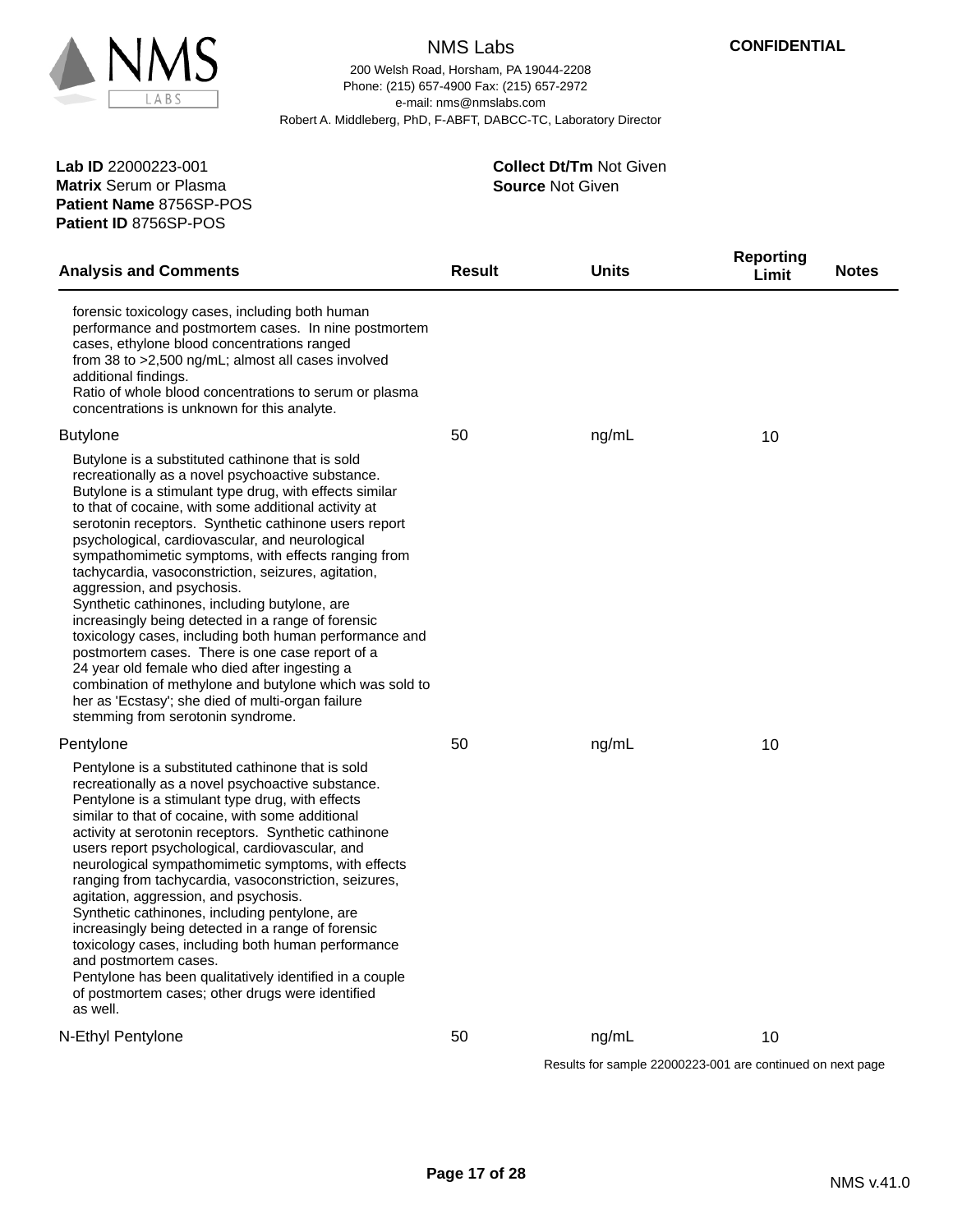

200 Welsh Road, Horsham, PA 19044-2208 e-mail: nms@nmslabs.com Robert A. Middleberg, PhD, F-ABFT, DABCC-TC, Laboratory Director Phone: (215) 657-4900 Fax: (215) 657-2972

**Patient Name** 8756SP-POS **Lab ID** 22000223-001 **Matrix** Serum or Plasma **Patient ID** 8756SP-POS

amphetamine. It is abused for its

excitement, and alertness.

perceived 'ecstasy like' effects of euphoria,

Reported adverse effects include peripheral

the arms and legs, loss of appetite, poor

vasoconstriction resulting in a bruised appearance on

#### **Source** Not Given **Collect Dt/Tm** Not Given

| <b>Analysis and Comments</b>                                                                                                                                                                                                                                                                                                                                                                                                                                                                                                                                                                | <b>Result</b> | <b>Units</b> | <b>Reporting</b><br>Limit | <b>Notes</b> |
|---------------------------------------------------------------------------------------------------------------------------------------------------------------------------------------------------------------------------------------------------------------------------------------------------------------------------------------------------------------------------------------------------------------------------------------------------------------------------------------------------------------------------------------------------------------------------------------------|---------------|--------------|---------------------------|--------------|
| N-Ethyl Pentylone is a substituted cathinone<br>structurally similar to pentylone. It is sold as a<br>novel psychoactive substance. Due to its structural<br>similarities to pentylone, N-Ethyl Pentylone is<br>expected to have stimulant type effects.<br>N-Ethyl Pentylone was reported as the sole intoxicant<br>in a fatality where an individual was agitated and<br>displayed erratic behavior followed by cardiac arrest;<br>other symptoms included rhabdomyolysis, hypoglycemia,<br>hepatic and renal injury, respiratory failure, and<br>disseminated intravascular coagulation. |               |              |                           |              |
| Dibutylone                                                                                                                                                                                                                                                                                                                                                                                                                                                                                                                                                                                  | 50            | ng/mL        | 10                        |              |
| bk-DMBDB<br>Synonym(s):                                                                                                                                                                                                                                                                                                                                                                                                                                                                                                                                                                     |               |              |                           |              |
| Dibutylone is a substituted cathinone that is sold<br>recreationally as a novel psychoactive substance.<br>Butylone may be present due to being a potential<br>metabolite of dibutylone; butylone itself is also<br>considered a novel psychoactive substance.<br>It has been identified in some 'bath salt' or<br>'research chemical' type products for euphoric<br>and empathogenic effects.<br>The drug is usually taken orally, but can<br>also be insufflated or vaporized.                                                                                                            |               |              |                           |              |
| This test was developed and its performance characteristics determined by NMS Labs. It has not been cleared or approved by the US<br>Food and Drug Administration.                                                                                                                                                                                                                                                                                                                                                                                                                          |               |              |                           |              |
| 52366SP Bath Salts Confirmation, Serum/Plasma                                                                                                                                                                                                                                                                                                                                                                                                                                                                                                                                               |               |              |                           |              |
| Analysis by High Performance Liquid Chromatography/<br>Tandem Mass Spectrometry (LC-MS/MS)                                                                                                                                                                                                                                                                                                                                                                                                                                                                                                  |               |              |                           |              |
| Mephedrone                                                                                                                                                                                                                                                                                                                                                                                                                                                                                                                                                                                  | 50            | ng/mL        | 10                        |              |
| Synonym(s):<br>4-methylmethcathinone                                                                                                                                                                                                                                                                                                                                                                                                                                                                                                                                                        |               |              |                           |              |
| Mephedrone is a psychoactive phenethylamine derivative<br>that is structurally related to methcathinone and                                                                                                                                                                                                                                                                                                                                                                                                                                                                                 |               |              |                           |              |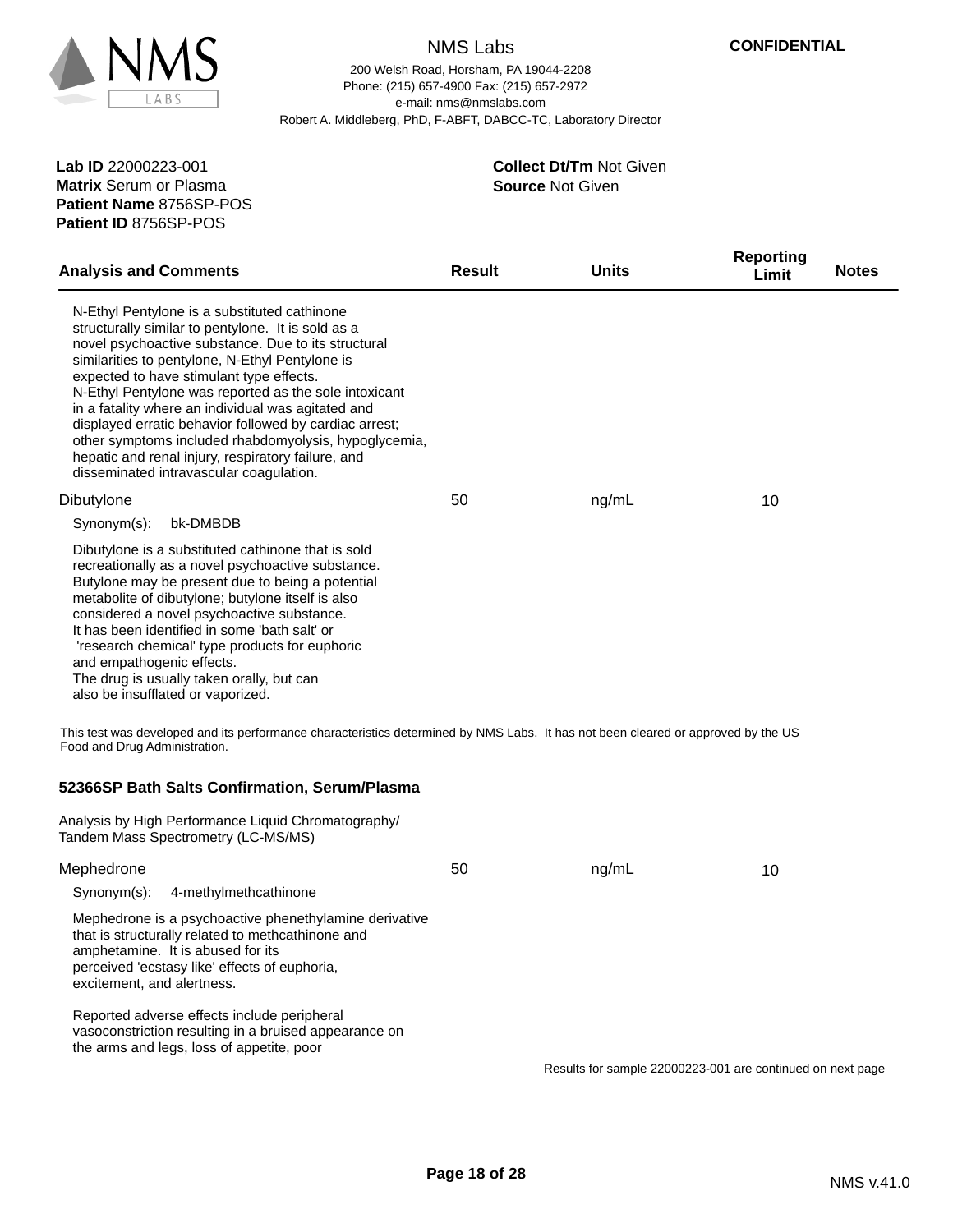

200 Welsh Road, Horsham, PA 19044-2208 e-mail: nms@nmslabs.com Robert A. Middleberg, PhD, F-ABFT, DABCC-TC, Laboratory Director Phone: (215) 657-4900 Fax: (215) 657-2972

**Patient Name** 8756SP-POS **Lab ID** 22000223-001 **Matrix** Serum or Plasma **Patient ID** 8756SP-POS

#### **Source** Not Given **Collect Dt/Tm** Not Given

| <b>Analysis and Comments</b>                                                                                                                                                                                                                                                                                                                                                                                                                                                                                                                    | <b>Result</b> | <b>Units</b> | <b>Reporting</b><br>Limit | <b>Notes</b> |
|-------------------------------------------------------------------------------------------------------------------------------------------------------------------------------------------------------------------------------------------------------------------------------------------------------------------------------------------------------------------------------------------------------------------------------------------------------------------------------------------------------------------------------------------------|---------------|--------------|---------------------------|--------------|
| concentration, increased heart rate, sweating with an<br>odor, and dilation of the pupils.                                                                                                                                                                                                                                                                                                                                                                                                                                                      |               |              |                           |              |
| Mephedrone is known to have limited stability<br>which may be dependent upon pH,<br>collection tube, and storage temperature. Negative<br>results should be interpreted with caution.                                                                                                                                                                                                                                                                                                                                                           |               |              |                           |              |
| <b>MDPV</b>                                                                                                                                                                                                                                                                                                                                                                                                                                                                                                                                     | 50            | ng/mL        | 10                        |              |
| Methylenedioxypyrovalerone<br>Synonym(s):                                                                                                                                                                                                                                                                                                                                                                                                                                                                                                       |               |              |                           |              |
| MDPV is a synthetic stimulant drug reported to have<br>effects similar to methylphenidate at low doses and<br>cocaine at high doses. Desired outcomes following use<br>include increased energy and sociability, increased<br>concentration, psychedelic effects and sexual<br>stimulation. Reported adverse effects include insomnia,<br>severe agitation/anxiety, panic attacks, kidney pain,<br>stomach cramps, tachycardia, hypertension, dilated<br>pupils, headache, tinnitus and peripheral neuropathies<br>and dizziness.               |               |              |                           |              |
| MDPV is known to have limited stability which<br>may be dependent upon pH, collection tube,<br>and storage temperature. Negative results should be<br>interpreted with caution.                                                                                                                                                                                                                                                                                                                                                                 |               |              |                           |              |
| Methylone                                                                                                                                                                                                                                                                                                                                                                                                                                                                                                                                       | 50            | ng/mL        | 5.0                       |              |
| Synonym(s):<br>bk-MDMA; 3,4-methylenedioxy-N-methylcathinone                                                                                                                                                                                                                                                                                                                                                                                                                                                                                    |               |              |                           |              |
| Methylone is a methylenedioxy beta keto amphetamine, or<br>cathinone stimulant drug. It is the beta-keto analog of<br>MDMA. Its use has been linked to the<br>popular 'Designer Drug' movement, and may be present in<br>products sold as 'Legal High' or 'Bath Salts' for<br>recreational purposes. Methylone acts as an inhibitor<br>of dopamine, norepinephrine, and serotonin reuptake and<br>may have stimulating effects on the central nervous<br>system. The drug is usually taken orally, but can also<br>be insufflated or vaporized. |               |              |                           |              |
| Euphoria, agitation, sweating, nausea, vomiting,<br>dilated pupils, seizures, hyponatremia and confusion<br>were reported in two cases after the use of bath salt<br>products found to contain methylone. Other substances<br>may have been present.                                                                                                                                                                                                                                                                                            |               |              |                           |              |
| Four fatalities attributed to this drug had methylone<br>heart blood concentrations of 60-1100 ng/mL;                                                                                                                                                                                                                                                                                                                                                                                                                                           |               |              |                           |              |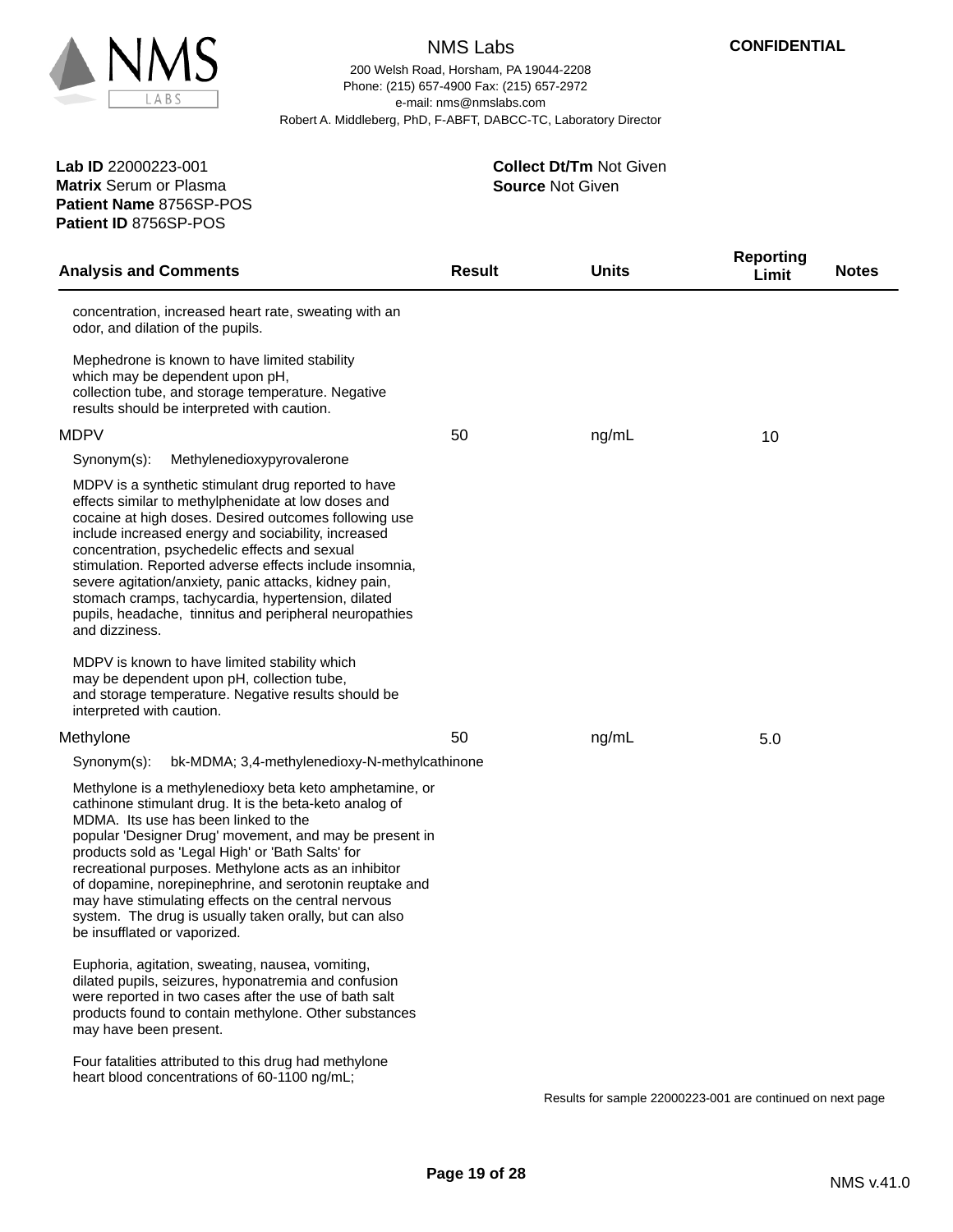

**Patient Name** 8756SP-POS

**Patient ID** 8756SP-POS

# NMS Labs

200 Welsh Road, Horsham, PA 19044-2208 e-mail: nms@nmslabs.com Robert A. Middleberg, PhD, F-ABFT, DABCC-TC, Laboratory Director Phone: (215) 657-4900 Fax: (215) 657-2972

> **Source** Not Given **Collect Dt/Tm** Not Given

| <b>Analysis and Comments</b>                                                                                                                                                                                                                                                                                                                                                                                                                                                                                                                                                                                                                                                                                                   | <b>Result</b> | <b>Units</b> | <b>Reporting</b><br>Limit | <b>Notes</b> |
|--------------------------------------------------------------------------------------------------------------------------------------------------------------------------------------------------------------------------------------------------------------------------------------------------------------------------------------------------------------------------------------------------------------------------------------------------------------------------------------------------------------------------------------------------------------------------------------------------------------------------------------------------------------------------------------------------------------------------------|---------------|--------------|---------------------------|--------------|
| concentrations in femoral blood in three fatalities<br>were 560, 840, and 3300 ng/mL.                                                                                                                                                                                                                                                                                                                                                                                                                                                                                                                                                                                                                                          |               |              |                           |              |
| Methylone is known to have limited stability in<br>serum and plasma which may be dependent upon pH,<br>collection tube, and storage temperature; results<br>should be interpreted with caution.                                                                                                                                                                                                                                                                                                                                                                                                                                                                                                                                |               |              |                           |              |
| The ratio of whole blood concentration to serum or<br>plasma concentration is unknown for this analyte.                                                                                                                                                                                                                                                                                                                                                                                                                                                                                                                                                                                                                        |               |              |                           |              |
| alpha-PVP                                                                                                                                                                                                                                                                                                                                                                                                                                                                                                                                                                                                                                                                                                                      | 50            | ng/mL        | 2.0                       |              |
| alpha-Pyrrolidinovalerophenone; alpha-<br>Synonym(s):<br>pyrrolidinopentiophenone                                                                                                                                                                                                                                                                                                                                                                                                                                                                                                                                                                                                                                              |               |              |                           |              |
| Alpha-PVP is a novel psychoactive stimulant. Alpha-PVP<br>is known to have limited stability in serum and plasma<br>which may be dependent upon pH, collection tube, and<br>storage temperature. Results should be interpreted<br>with caution.                                                                                                                                                                                                                                                                                                                                                                                                                                                                                |               |              |                           |              |
| Pentedrone                                                                                                                                                                                                                                                                                                                                                                                                                                                                                                                                                                                                                                                                                                                     | 50            | ng/mL        | 2.0                       |              |
| Pentedrone is a beta keto amphetamine or cathinone that<br>is chemically related to mephedrone. It is a stimulant<br>drug that was first reported in 2010. The drug is<br>usually taken orally, but can also be insufflated<br>or vaporized.                                                                                                                                                                                                                                                                                                                                                                                                                                                                                   |               |              |                           |              |
| Pentedrone is known to have limited stability<br>which may be dependent upon pH, collection tube, and<br>storage temperature. Results should be interpreted<br>with caution.                                                                                                                                                                                                                                                                                                                                                                                                                                                                                                                                                   |               |              |                           |              |
| Methoxetamine                                                                                                                                                                                                                                                                                                                                                                                                                                                                                                                                                                                                                                                                                                                  | 50            | ng/mL        | 2.0                       |              |
| Synonym(s):<br>MXE; 2-MeO-Oxo-PC                                                                                                                                                                                                                                                                                                                                                                                                                                                                                                                                                                                                                                                                                               |               |              |                           |              |
| Methoxetamine is a psychoactive analyte that is<br>structurally related to ketamine and reported to have<br>similar effects. Ketamine is a DEA Schedule III rapidly<br>acting general anesthetic that is chemically related to<br>phencyclidine (PCP). The effects of ketamine include<br>profound analgesia, normal or enhanced skeletal muscle<br>tone and cardiovascular and respiratory stimulation.<br>Reactions manifested by hallucinations, delirium,<br>irrational behavior and/or dream-like states may be<br>seen with use of ketamine and, presumably,<br>methoxetamine. The use of methoxetamine has been<br>linked to the popular 'Designer Drug' movement and this<br>substance may be present in products sold |               |              |                           |              |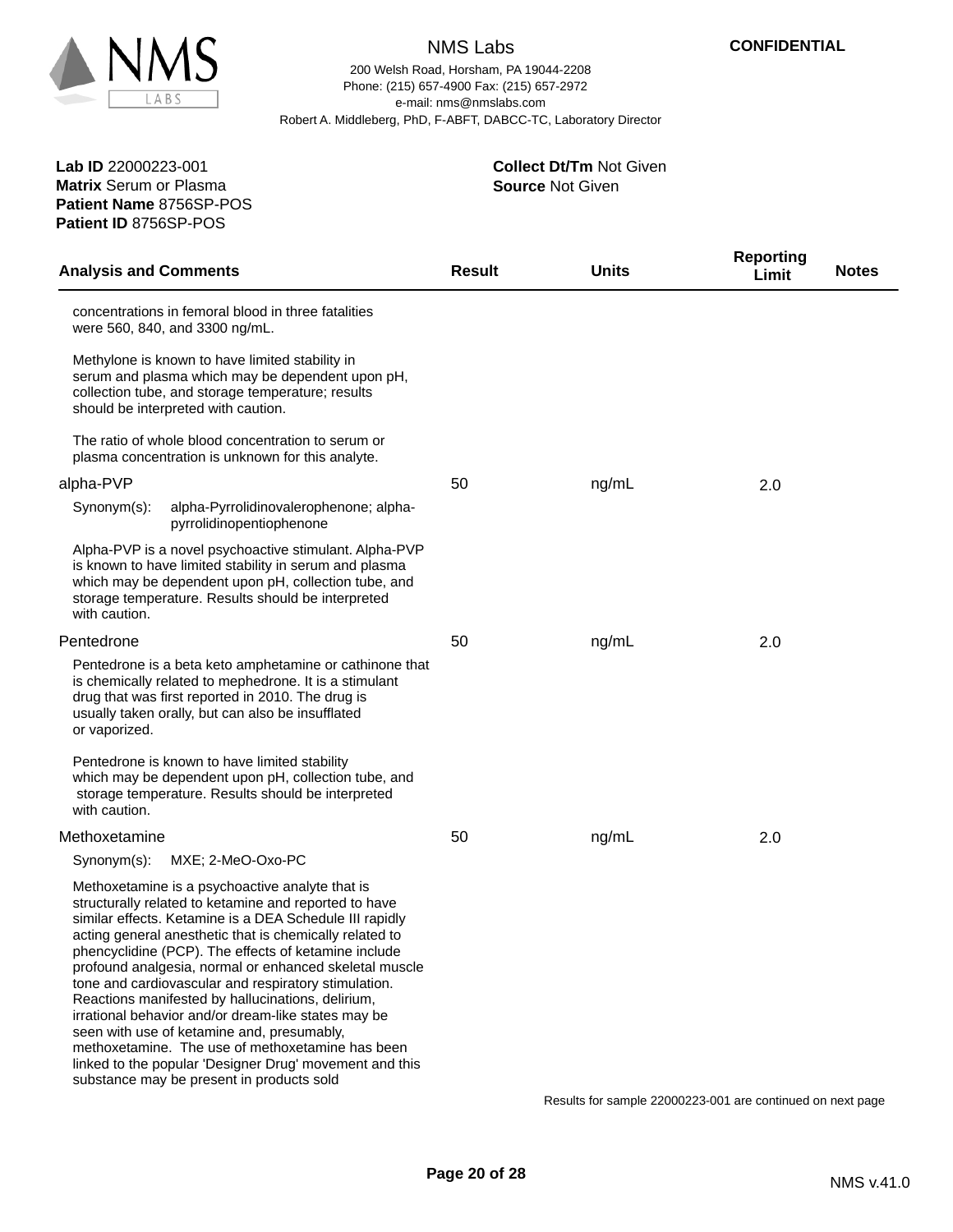

200 Welsh Road, Horsham, PA 19044-2208 e-mail: nms@nmslabs.com Robert A. Middleberg, PhD, F-ABFT, DABCC-TC, Laboratory Director Phone: (215) 657-4900 Fax: (215) 657-2972

**Patient Name** 8756SP-POS **Lab ID** 22000223-001 **Matrix** Serum or Plasma **Patient ID** 8756SP-POS

**Source** Not Given **Collect Dt/Tm** Not Given

| <b>Analysis and Comments</b>                                                                                                                                                                                                                                                                                                                                                                                                                                                                     | <b>Result</b> | <b>Units</b> | <b>Reporting</b><br>Limit | <b>Notes</b> |
|--------------------------------------------------------------------------------------------------------------------------------------------------------------------------------------------------------------------------------------------------------------------------------------------------------------------------------------------------------------------------------------------------------------------------------------------------------------------------------------------------|---------------|--------------|---------------------------|--------------|
| as 'Legal Highs' or 'Bath Salts' for recreational<br>purposes.                                                                                                                                                                                                                                                                                                                                                                                                                                   |               |              |                           |              |
| Plasma concentrations of 90-450 ng/mL have been<br>reported following acute ingestion of methoxetamine.                                                                                                                                                                                                                                                                                                                                                                                          |               |              |                           |              |
| Methoxetamine is known to have limited stability in<br>serum and plasma which may be dependent upon pH,<br>collection tube, and storage temperature; results<br>should be interpreted with caution.                                                                                                                                                                                                                                                                                              |               |              |                           |              |
| This test was developed and its performance characteristics determined by NMS Labs. It has not been cleared or approved by the US<br>Food and Drug Administration.                                                                                                                                                                                                                                                                                                                               |               |              |                           |              |
| 52387SP NBOMe Confirmation (Qualitative),<br>Serum/Plasma                                                                                                                                                                                                                                                                                                                                                                                                                                        |               |              |                           |              |
| Analysis by High Performance Liquid Chromatography/<br>Tandem Mass Spectrometry (LC-MS/MS)                                                                                                                                                                                                                                                                                                                                                                                                       |               |              |                           |              |
| 25I-NBOMe                                                                                                                                                                                                                                                                                                                                                                                                                                                                                        | Positive      | ng/mL        | 0.50                      |              |
| 2C-I-NBOMe<br>Synonym(s):                                                                                                                                                                                                                                                                                                                                                                                                                                                                        |               |              |                           |              |
| 25I-NBOMe is a novel substituted phenethylamine with<br>hallucinogenic and stimulant properties. Clinical<br>features include seizures, aggression, self-harm and<br>agitation, distortions in space and time,<br>psychosis-like symptoms, tachycardia, hyperpyrexia,<br>and rhabdomyolysis. Case reports of NBOMe use have<br>included hospitalizations and deaths which indicate a<br>substantial risk of toxicity after ingestion or<br>insufflation of limited quantities of this substance. |               |              |                           |              |
| 25C-NBOMe                                                                                                                                                                                                                                                                                                                                                                                                                                                                                        | Positive      | ng/mL        | 0.50                      |              |
| 2C-C-NBOMe<br>Synonym(s):                                                                                                                                                                                                                                                                                                                                                                                                                                                                        |               |              |                           |              |
| 25C-NBOMe is a novel substituted phenethylamine with<br>hallucinogenic and stimulant properties. Clinical<br>features include seizures, aggression, self-harm and<br>agitation, distortions in space and time,<br>psychosis-like symptoms, tachycardia, hyperpyrexia,<br>and rhabdomyolysis. Case reports of NBOMe use have<br>included hospitalizations and deaths which indicate a<br>substantial risk of toxicity after ingestion or<br>insufflation of limited quantities of this substance. |               |              |                           |              |
| 25H-NBOMe                                                                                                                                                                                                                                                                                                                                                                                                                                                                                        | Positive      | ng/mL        | 0.50                      |              |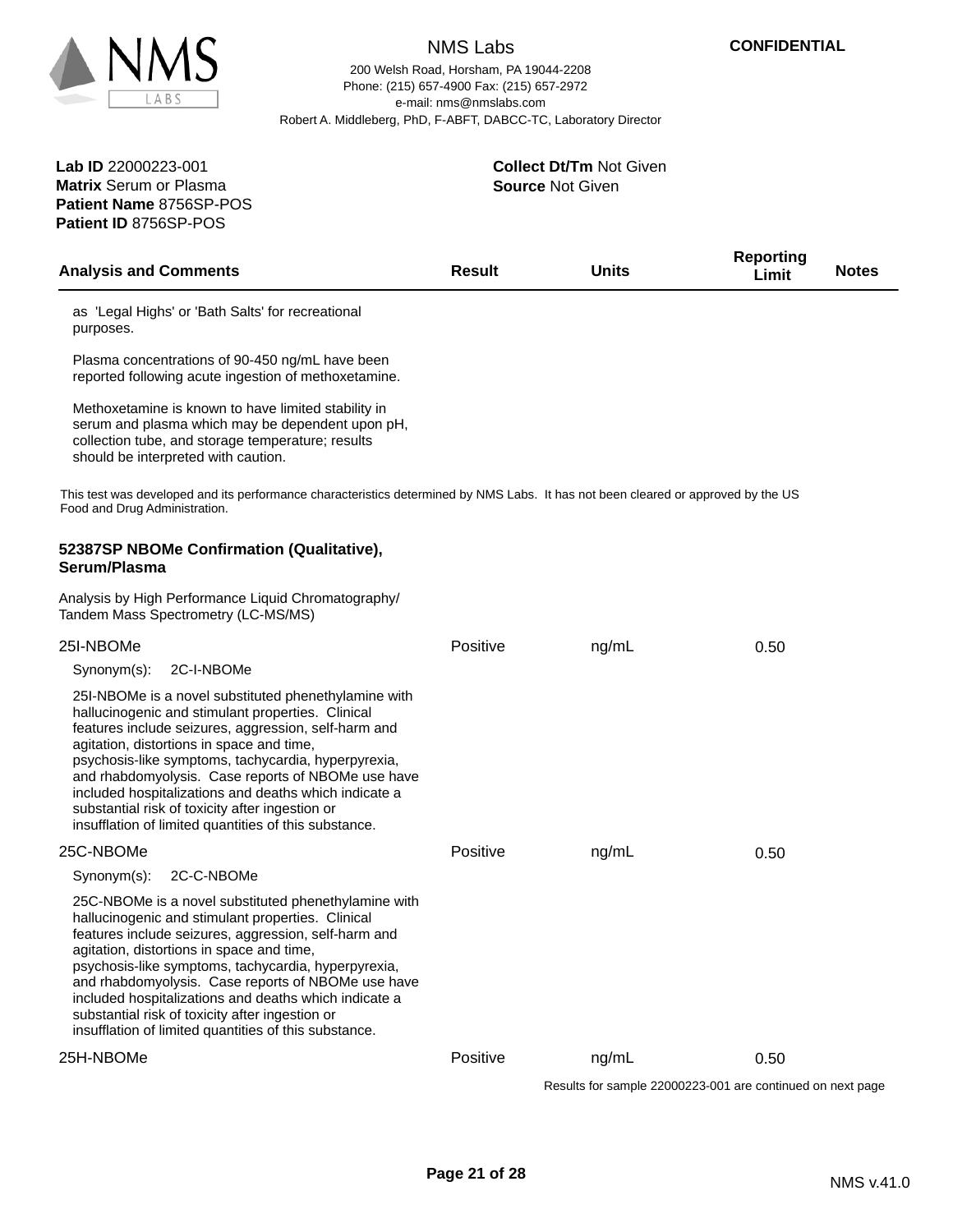

200 Welsh Road, Horsham, PA 19044-2208 e-mail: nms@nmslabs.com Robert A. Middleberg, PhD, F-ABFT, DABCC-TC, Laboratory Director Phone: (215) 657-4900 Fax: (215) 657-2972

**Patient Name** 8756SP-POS **Lab ID** 22000223-001 **Matrix** Serum or Plasma **Patient ID** 8756SP-POS

**Scope), Serum/Plasma**

#### **Source** Not Given **Collect Dt/Tm** Not Given

| <b>Analysis and Comments</b>                                                                                                                                                                                                                                                                                                                                                                                                                                                                     | <b>Result</b> | <b>Units</b> | <b>Reporting</b><br>Limit | <b>Notes</b> |
|--------------------------------------------------------------------------------------------------------------------------------------------------------------------------------------------------------------------------------------------------------------------------------------------------------------------------------------------------------------------------------------------------------------------------------------------------------------------------------------------------|---------------|--------------|---------------------------|--------------|
| Synonym(s):<br>2C-H-NBOMe                                                                                                                                                                                                                                                                                                                                                                                                                                                                        |               |              |                           |              |
| 25H-NBOMe is a novel substituted phenethylamine with<br>hallucinogenic and stimulant properties. Clinical<br>features include seizures, aggression, self-harm and<br>agitation, distortions in space and time,<br>psychosis-like symptoms, tachycardia, hyperpyrexia,<br>and rhabdomyolysis. Case reports of NBOMe use have<br>included hospitalizations and deaths which indicate a<br>substantial risk of toxicity after ingestion or<br>insufflation of limited quantities of this substance. |               |              |                           |              |
| 25B-NBOMe                                                                                                                                                                                                                                                                                                                                                                                                                                                                                        | Positive      | ng/mL        | 0.50                      |              |
| Synonym(s):<br>2C-B-NBOMe                                                                                                                                                                                                                                                                                                                                                                                                                                                                        |               |              |                           |              |
| 25B-NBOMe is a novel substituted phenethylamine with<br>hallucinogenic and stimulant properties. Clinical<br>features include seizures, aggression, self-harm and<br>agitation, distortions in space and time,<br>psychosis-like symptoms, tachycardia, hyperpyrexia,<br>and rhabdomyolysis. Case reports of NBOMe use have<br>included hospitalizations and deaths which indicate a<br>substantial risk of toxicity after ingestion or<br>insufflation of limited quantities of this substance. |               |              |                           |              |
| This test was developed and its performance characteristics determined by NMS Labs. It has not been cleared or approved by the US<br>Food and Drug Administration.                                                                                                                                                                                                                                                                                                                               |               |              |                           |              |
| 52486SP Acetyl Fentanyl Confirmation,<br>Serum/Plasma                                                                                                                                                                                                                                                                                                                                                                                                                                            |               |              |                           |              |
| Analysis by High Performance Liquid Chromatography/<br>Tandem Mass Spectrometry (LC-MS/MS)                                                                                                                                                                                                                                                                                                                                                                                                       |               |              |                           |              |
| <b>Acetyl Fentanyl</b>                                                                                                                                                                                                                                                                                                                                                                                                                                                                           | 5.0           | ng/mL        | 0.10                      |              |
| Acetyl Fentanyl is a novel non-prescription<br>synthetic opioid that has been implicated in<br>several deaths.                                                                                                                                                                                                                                                                                                                                                                                   |               |              |                           |              |
| This test was developed and its performance characteristics determined by NMS Labs. It has not been cleared or approved by the US<br>Food and Drug Administration.                                                                                                                                                                                                                                                                                                                               |               |              |                           |              |
| 52488SP Designer Opioids Confirmation (2019                                                                                                                                                                                                                                                                                                                                                                                                                                                      |               |              |                           |              |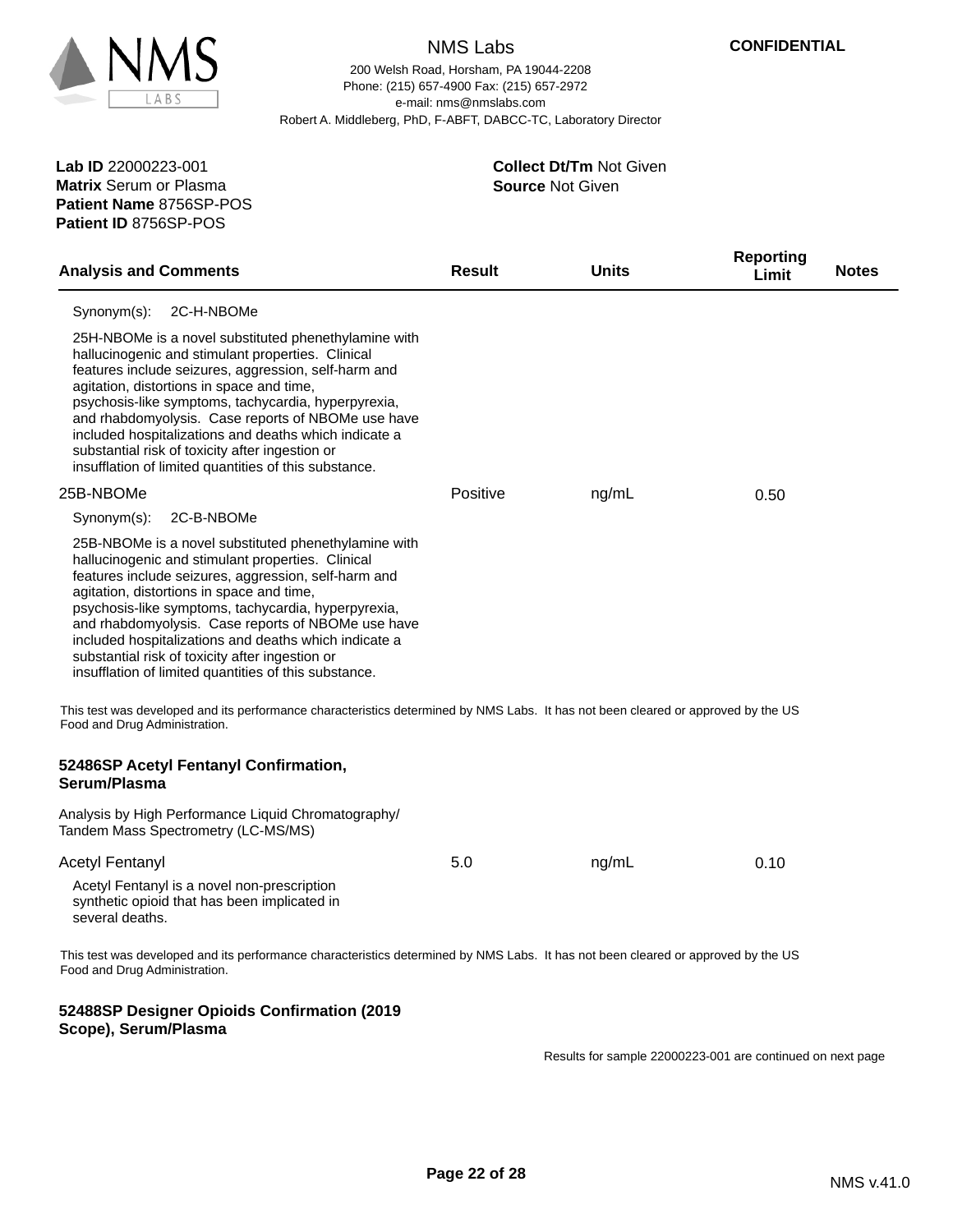

**Patient Name** 8756SP-POS

**Patient ID** 8756SP-POS

# NMS Labs

200 Welsh Road, Horsham, PA 19044-2208 e-mail: nms@nmslabs.com Robert A. Middleberg, PhD, F-ABFT, DABCC-TC, Laboratory Director Phone: (215) 657-4900 Fax: (215) 657-2972

> **Source** Not Given **Collect Dt/Tm** Not Given

| <b>Analysis and Comments</b>                                                                                                                                                                                                                                                | <b>Result</b> | <b>Units</b> | <b>Reporting</b><br><b>Notes</b><br>Limit |
|-----------------------------------------------------------------------------------------------------------------------------------------------------------------------------------------------------------------------------------------------------------------------------|---------------|--------------|-------------------------------------------|
| Analysis by High Performance Liquid Chromatography/<br>Tandem Mass Spectrometry (LC-MS/MS)                                                                                                                                                                                  |               |              |                                           |
| Methoxyacetylfentanyl                                                                                                                                                                                                                                                       | 5.0           | ng/mL        | 0.050                                     |
| Methoxyacetylfentanyl is a novel non-prescription<br>synthetic opioid.                                                                                                                                                                                                      |               |              |                                           |
| 4-ANPP                                                                                                                                                                                                                                                                      | 5.0           | ng/mL        | 0.10                                      |
| Despropionyl fentanyl<br>Synonym(s):                                                                                                                                                                                                                                        |               |              |                                           |
| 4-ANPP (despropionylfentanyl) is a precursor chemical<br>used in the production of fentanyl/fentanyl related<br>analytes and is also a fentanyl metabolite and may be<br>a metabolite of other fentanyl-related analytes.<br>It is considered to be pharmacologically weak. |               |              |                                           |
| THF-F                                                                                                                                                                                                                                                                       | 5.0           | ng/mL        | 0.050                                     |
| Tetrahydrofuran fentanyl<br>$Synonym(s)$ :                                                                                                                                                                                                                                  |               |              |                                           |
| THF-F is a novel non-prescription<br>synthetic opioid.                                                                                                                                                                                                                      |               |              |                                           |
| meta-Methylmethoxyacetylfentanyl                                                                                                                                                                                                                                            | 5.0           | ng/mL        | 0.050                                     |
| Synonym(s):<br>3-Methylmethoxyacetylfentanyl                                                                                                                                                                                                                                |               |              |                                           |
| Meta-Methylmethoxyacetylfentanyl is a novel<br>non-prescription synthetic opioid.                                                                                                                                                                                           |               |              |                                           |
| para-Methylmethoxyacetylfentanyl                                                                                                                                                                                                                                            | 5.0           | ng/mL        | 0.050                                     |
| Synonym(s):<br>4-Methylmethoxyacetylfentanyl                                                                                                                                                                                                                                |               |              |                                           |
| Para-Methylmethoxyacetylfentanyl is a novel<br>non-prescription synthetic opioid.                                                                                                                                                                                           |               |              |                                           |
| <b>Acryl Fentanyl</b>                                                                                                                                                                                                                                                       | 5.0           | ng/mL        | 0.050                                     |
| Acryloylfentanyl<br>Synonym(s):                                                                                                                                                                                                                                             |               |              |                                           |
| Acrylfentanyl is a novel non-prescription<br>synthetic opioid.                                                                                                                                                                                                              |               |              |                                           |
| para-Fluorofentanyl                                                                                                                                                                                                                                                         | 5.0           | ng/mL        | 0.050                                     |
| Synonym(s):<br>4-Fluorofentanyl                                                                                                                                                                                                                                             |               |              |                                           |
| Para-Fluorofentanyl is a novel<br>non-prescription synthetic opioid.                                                                                                                                                                                                        |               |              |                                           |
| ortho-Fluorofentanyl                                                                                                                                                                                                                                                        | 5.0           | ng/mL        | 0.050                                     |
| Synonym(s):<br>2-Fluorofentanyl                                                                                                                                                                                                                                             |               |              |                                           |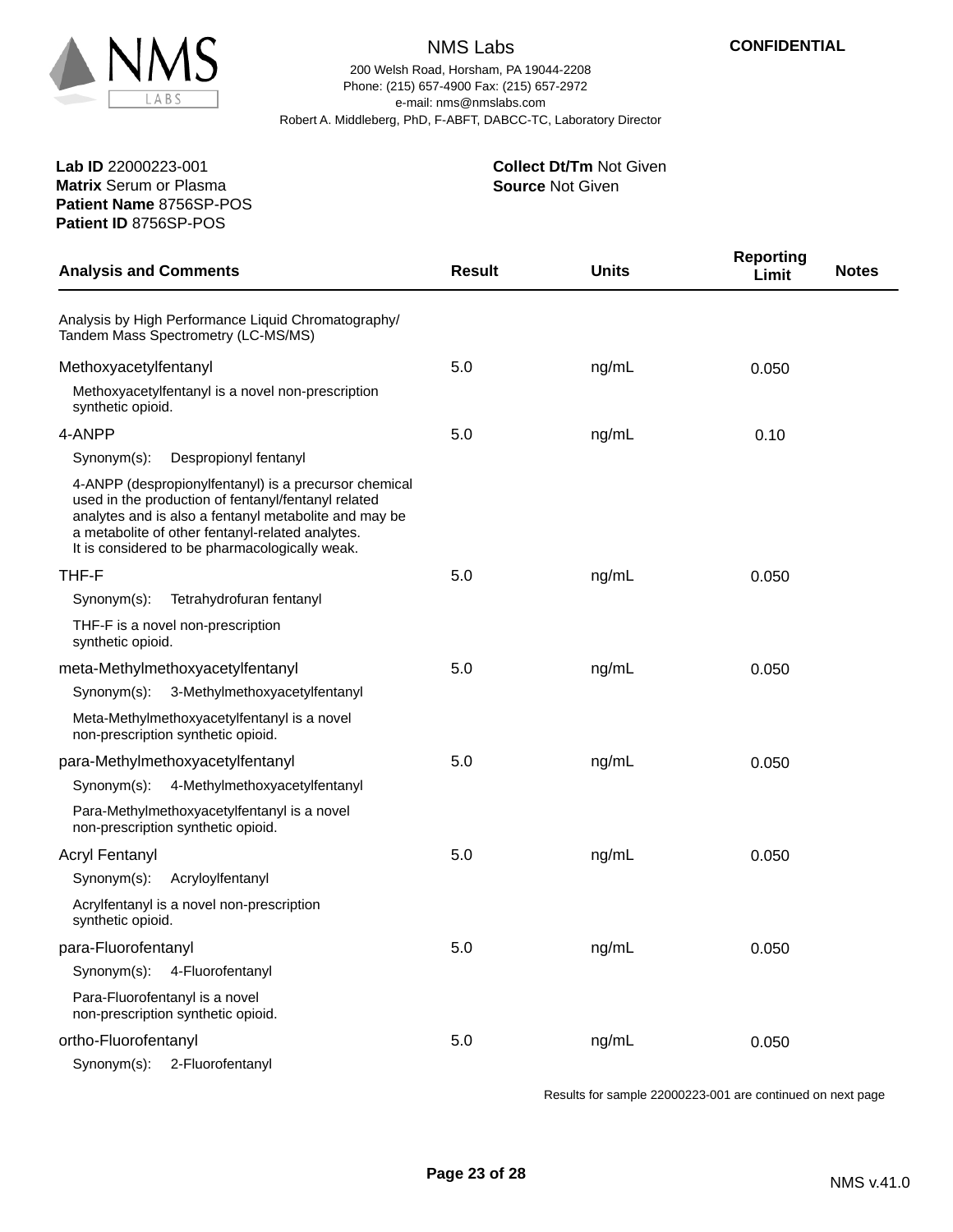

200 Welsh Road, Horsham, PA 19044-2208 e-mail: nms@nmslabs.com Robert A. Middleberg, PhD, F-ABFT, DABCC-TC, Laboratory Director Phone: (215) 657-4900 Fax: (215) 657-2972

**Patient Name** 8756SP-POS **Lab ID** 22000223-001 **Matrix** Serum or Plasma **Patient ID** 8756SP-POS

#### **Source** Not Given **Collect Dt/Tm** Not Given

| <b>Analysis and Comments</b>                                                                                                                                                  | <b>Result</b> | <b>Units</b> | <b>Reporting</b><br><b>Notes</b><br>Limit |
|-------------------------------------------------------------------------------------------------------------------------------------------------------------------------------|---------------|--------------|-------------------------------------------|
| Ortho-Fluorofentanyl is a novel non-prescription<br>synthetic opioid.                                                                                                         |               |              |                                           |
| 2-Furanylfentanyl                                                                                                                                                             | 5.0           | ng/mL        | 0.050                                     |
| Synonym(s): Furanylfentanyl; Fu-F                                                                                                                                             |               |              |                                           |
| 2-Furanylfentanyl is a novel non-prescription<br>synthetic opioid.                                                                                                            |               |              |                                           |
| U-47700                                                                                                                                                                       | 5.0           | ng/mL        | 0.050                                     |
| Synonym(s):<br>$U - 4$                                                                                                                                                        |               |              |                                           |
| U-47700 is a novel non-prescription<br>synthetic opioid.                                                                                                                      |               |              |                                           |
| U-49900                                                                                                                                                                       | 5.0           | ng/mL        | 0.050                                     |
| U-49900 is a novel<br>non-prescription synthetic opioid.                                                                                                                      |               |              |                                           |
| U-51754                                                                                                                                                                       | 5.0           | ng/mL        | 0.050                                     |
| U-51754 is a novel non-prescription synthetic opioid.                                                                                                                         |               |              |                                           |
| Carfentanil                                                                                                                                                                   | 5.0           | ng/mL        | 0.050                                     |
| Carfentanyl; Wildnil®<br>Synonym(s):                                                                                                                                          |               |              |                                           |
| Carfentanil is an opioid analgesic used to immobilize<br>large animals.                                                                                                       |               |              |                                           |
| Cyclopropylfentanyl                                                                                                                                                           | 5.0           | ng/mL        | 0.050                                     |
| Cyclopropylfentanyl is a novel<br>non-prescription synthetic opioid.                                                                                                          |               |              |                                           |
| trans-3-Methylfentanyl                                                                                                                                                        | 5.0           | ng/mL        | 0.050                                     |
| Trans-3-Methylfentanyl is a novel<br>non-prescription synthetic opioid.<br>Trans-3-methylfentanyl is typically found in<br>combination with its isomer, cis-3-methylfentanyl. |               |              |                                           |
| cis-3-Methylfentanyl                                                                                                                                                          | 5.0           | ng/mL        | 0.050                                     |
| Cis-3-Methylfentanyl is a novel non-prescription<br>synthetic opioid.<br>Cis-3-methylfentanyl is typically found in combination<br>with its isomer, trans-3-methylfentanyl.   |               |              |                                           |
| Isobutyrylfentanyl                                                                                                                                                            | 5.0           | ng/mL        | 0.050                                     |
| Isobutyrfentanyl<br>Synonym(s):                                                                                                                                               |               |              |                                           |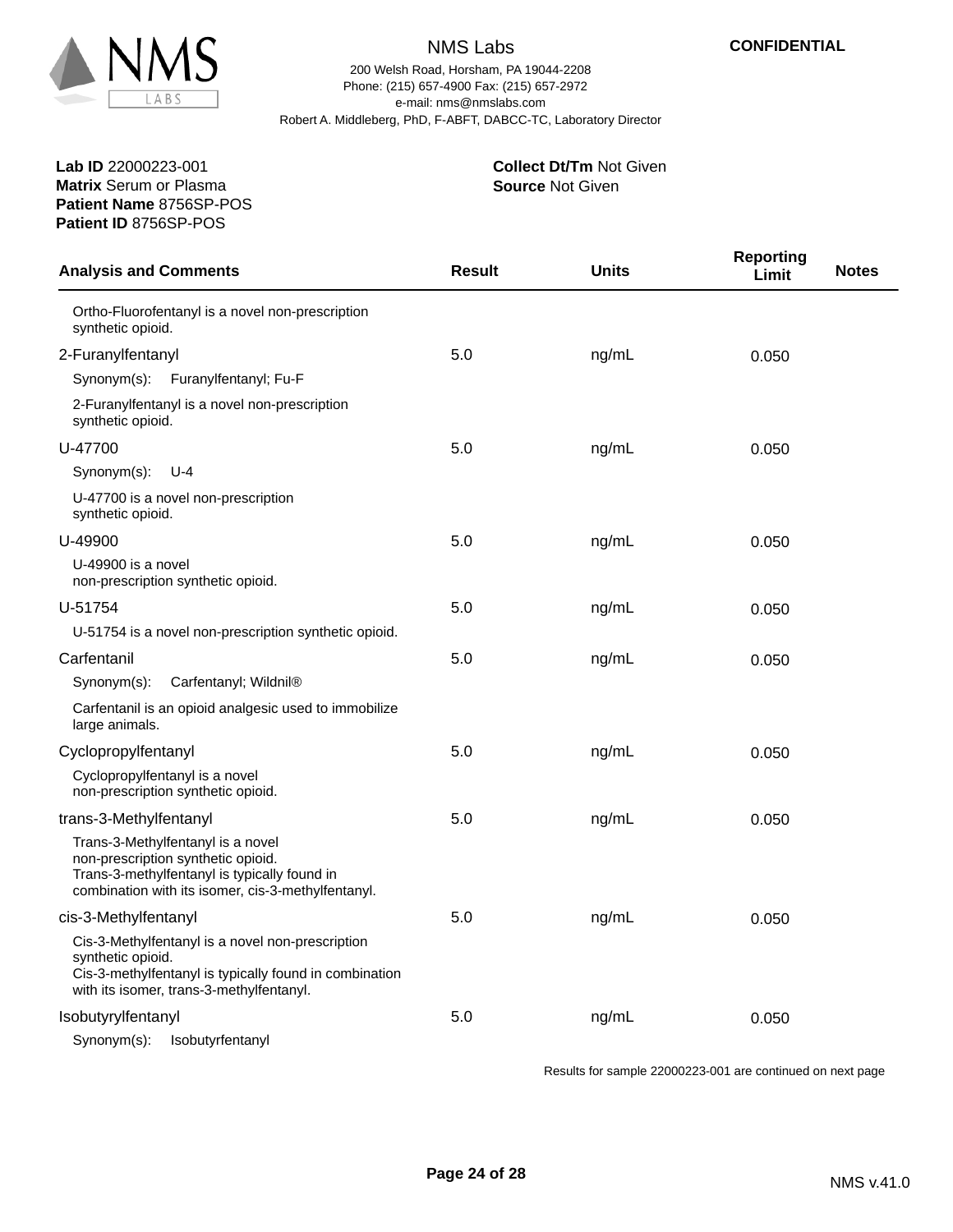

200 Welsh Road, Horsham, PA 19044-2208 e-mail: nms@nmslabs.com Robert A. Middleberg, PhD, F-ABFT, DABCC-TC, Laboratory Director Phone: (215) 657-4900 Fax: (215) 657-2972

**Patient Name** 8756SP-POS **Lab ID** 22000223-001 **Matrix** Serum or Plasma **Patient ID** 8756SP-POS

#### **Source** Not Given **Collect Dt/Tm** Not Given

| <b>Analysis and Comments</b>  |                                                                                                                                   | <b>Result</b> | <b>Units</b> | <b>Reporting</b><br>Limit | <b>Notes</b> |
|-------------------------------|-----------------------------------------------------------------------------------------------------------------------------------|---------------|--------------|---------------------------|--------------|
| synthetic opioid.             | Isobutyrylfentanyl is a novel non-prescription                                                                                    |               |              |                           |              |
| Butyrylfentanyl               |                                                                                                                                   | 5.0           | ng/mL        | 0.050                     |              |
| Synonym(s):                   | Butyrfentanyl                                                                                                                     |               |              |                           |              |
| Butyrylfentanyl is a novel    | non-prescription synthetic opioid.                                                                                                |               |              |                           |              |
| para-Fluoroisobutyrylfentanyl |                                                                                                                                   | 5.0           | ng/mL        | 0.050                     |              |
| Synonym(s):                   | FIBF; 4F-Isobutyrylfentanyl                                                                                                       |               |              |                           |              |
| synthetic opioid.             | FIBF is a novel non-prescription                                                                                                  |               |              |                           |              |
| para-Fluorobutyrylfentanyl    |                                                                                                                                   | 5.0           | ng/mL        | 0.050                     |              |
| Synonym(s):                   | 4F-butyrylfentanyl                                                                                                                |               |              |                           |              |
|                               | Para-fluorobutyrylfentanyl is a novel<br>non-prescription synthetic opioid.                                                       |               |              |                           |              |
| Valeryl Fentanyl              |                                                                                                                                   | 5.0           | ng/mL        | 0.050                     |              |
| Synonym(s):                   | Pentylfentanyl                                                                                                                    |               |              |                           |              |
| synthetic opioid.             | Valerylfentanyl is a novel non-prescription                                                                                       |               |              |                           |              |
| Food and Drug Administration. | This test was developed and its performance characteristics determined by NMS Labs. It has not been cleared or approved by the US |               |              |                           |              |
| Serum/Plasma                  | 52489SP Mitragynine Confirmation,                                                                                                 |               |              |                           |              |
|                               | Analysis by High Performance Liquid Chromatography/<br>Tandem Mass Spectrometry (LC-MS/MS)                                        |               |              |                           |              |
| Mitragynine                   |                                                                                                                                   | 50            | ng/mL        | 5.0                       |              |
| Synonym(s):                   | Kratom                                                                                                                            |               |              |                           |              |
| an atypical opioid agonist.   | Mitragynine is an alkaloid found in the plant Kratom<br>which originates from Asia and is considered                              |               |              |                           |              |

This test was developed and its performance characteristics determined by NMS Labs. It has not been cleared or approved by the US Food and Drug Administration.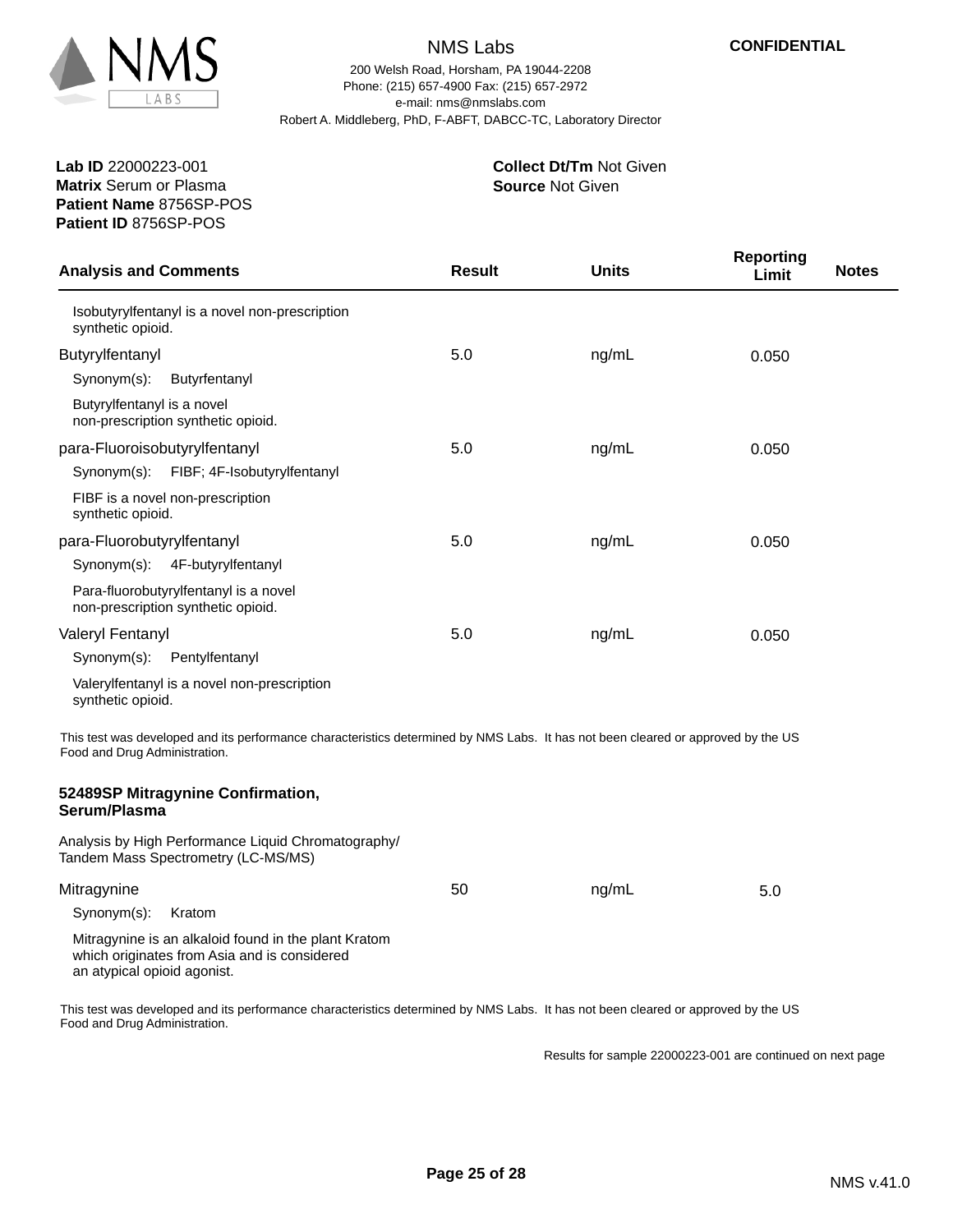

200 Welsh Road, Horsham, PA 19044-2208 e-mail: nms@nmslabs.com Robert A. Middleberg, PhD, F-ABFT, DABCC-TC, Laboratory Director Phone: (215) 657-4900 Fax: (215) 657-2972

**Patient Name** 8756SP-POS **Lab ID** 22000223-001 **Matrix** Serum or Plasma **Patient ID** 8756SP-POS

**Source** Not Given **Collect Dt/Tm** Not Given

| <b>Analysis and Comments</b>                                                                                                                                                                                                                                                                                                                                                                       | <b>Result</b> | <b>Units</b> | <b>Reporting</b><br>Limit | <b>Notes</b> |
|----------------------------------------------------------------------------------------------------------------------------------------------------------------------------------------------------------------------------------------------------------------------------------------------------------------------------------------------------------------------------------------------------|---------------|--------------|---------------------------|--------------|
| 52502SP Designer Benzodiazepines Confirmation<br>1, Serum/Plasma                                                                                                                                                                                                                                                                                                                                   |               |              |                           |              |
| Analysis by High Performance Liquid Chromatography/<br>Tandem Mass Spectrometry (LC-MS/MS)                                                                                                                                                                                                                                                                                                         |               |              |                           |              |
| Bromazepam                                                                                                                                                                                                                                                                                                                                                                                         | 50            | ng/mL        | 5.0                       |              |
| Bromazepam is a benzodiazepine drug that is used<br>as a novel psychoactive substance.<br>It is reported to have CNS depressant properties and<br>shares anticonvulsant, muscle relaxant, hypnotic,<br>anxiolytic and sedative effects with other<br>benzodiazepines. It is not approved for use in<br>the United States, but is available in some other<br>countries.                             |               |              |                           |              |
| Average peak plasma concentrations following a<br>single 3 mg, 6 mg and 12 mg dose were reported to<br>be 10 ng/mL at 8 hours, 83 ng/mL at 2 hours<br>and 130 ng/mL at 1-4 hours after dosing, respectively.<br>Chronic oral administration of 9 mg daily resulted in<br>an steady-state plasma concentrations of<br>81-150 ng/mL (Average = 120 ng/mL).<br>Reported half-lives are 12 - 27 hours. |               |              |                           |              |
| The blood to serum/plasma ratio is not known.                                                                                                                                                                                                                                                                                                                                                      |               |              |                           |              |
| Clonazolam                                                                                                                                                                                                                                                                                                                                                                                         | 50            | ng/mL        | 5.0                       |              |
| Clonazolam is a benzodiazepine drug that is used as a<br>novel psychoactive substance.                                                                                                                                                                                                                                                                                                             |               |              |                           |              |
| Flubromazepam                                                                                                                                                                                                                                                                                                                                                                                      | 50            | ng/mL        | 20                        |              |
| Flubromazepam is a benzodiazepine drug that is used<br>as a novel psychoactive substance.                                                                                                                                                                                                                                                                                                          |               |              |                           |              |
| Etizolam                                                                                                                                                                                                                                                                                                                                                                                           | 50            | ng/mL        | 2.0                       |              |
| Etizolam is a benzodiazepine drug that is used as a<br>novel psychoactive substance. It is not approved for<br>use in the United States, but is available in some<br>other countries.                                                                                                                                                                                                              |               |              |                           |              |
| Flubromazolam                                                                                                                                                                                                                                                                                                                                                                                      | 50            | ng/mL        | 2.0                       |              |
| Flubromazolam is a benzodiazepine drug that is used<br>as a novel psychoactive substance.                                                                                                                                                                                                                                                                                                          |               |              |                           |              |
| Delorazepam                                                                                                                                                                                                                                                                                                                                                                                        | 50            | ng/mL        | 5.0                       |              |
|                                                                                                                                                                                                                                                                                                                                                                                                    |               |              |                           |              |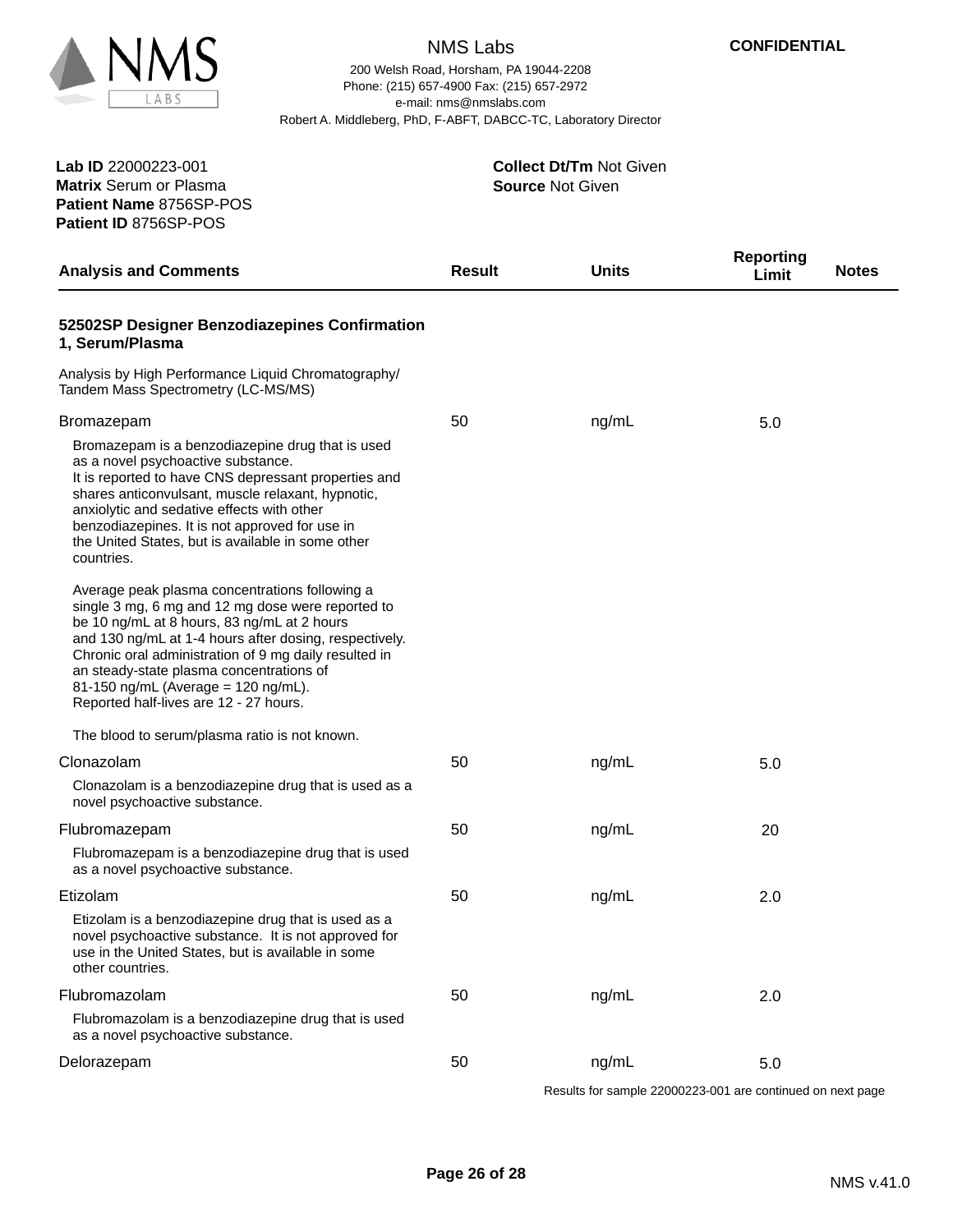

**Patient Name** 8756SP-POS

**Patient ID** 8756SP-POS

# NMS Labs

200 Welsh Road, Horsham, PA 19044-2208 e-mail: nms@nmslabs.com Robert A. Middleberg, PhD, F-ABFT, DABCC-TC, Laboratory Director Phone: (215) 657-4900 Fax: (215) 657-2972

| <b>Analysis and Comments</b>                                                                                                                                                                                                                                                                                                                                                                                                                                                           | <b>Result</b> | <b>Units</b>                                               | <b>Reporting</b><br>Limit | <b>Notes</b> |
|----------------------------------------------------------------------------------------------------------------------------------------------------------------------------------------------------------------------------------------------------------------------------------------------------------------------------------------------------------------------------------------------------------------------------------------------------------------------------------------|---------------|------------------------------------------------------------|---------------------------|--------------|
| Synonym(s):<br>Cloxazolam metabolite; Chlordesmethyldiazepam                                                                                                                                                                                                                                                                                                                                                                                                                           |               |                                                            |                           |              |
| Delorazepam is a benzodiazepine drug that is used as a<br>novel psychoactive substance; it is also the<br>metabolite of diclazepam, another novel benzodiazepine.<br>It is not approved for use in the United States, but<br>is available in some other countries.                                                                                                                                                                                                                     |               |                                                            |                           |              |
| Alpha-Hydroxyetizolam                                                                                                                                                                                                                                                                                                                                                                                                                                                                  | 50            | ng/mL                                                      | 2.0                       |              |
| Alpha-hydroxyetizolam is a major metabolite of<br>etizolam, a benzodiazepine that is prescribed in<br>certain Asian and European countries.<br>Etizolam is not approved for use in the United States,<br>and is typically encountered as a novel psychoactive<br>substance.<br>Alpha-hydroxyetizolam has pharmacological activity<br>nearly equal to that of etizolam and accumulates in<br>plasma due to its longer elimination half-life,<br>approximately twice that of its parent. |               |                                                            |                           |              |
| Phenazepam                                                                                                                                                                                                                                                                                                                                                                                                                                                                             | 50            | ng/mL                                                      | 20                        |              |
| Phenazepam is a benzodiazepine drug that is used<br>as a novel psychoactive substance.<br>It is not approved for use in the United States,<br>but is available in some other countries.                                                                                                                                                                                                                                                                                                |               |                                                            |                           |              |
| Diclazepam                                                                                                                                                                                                                                                                                                                                                                                                                                                                             | 50            | ng/mL                                                      | 5.0                       |              |
| Diclazepam is a benzodiazepine drug that is used as a<br>novel psychoactive substance.<br>Delorazepam is a metabolite of Diclazepam.                                                                                                                                                                                                                                                                                                                                                   |               |                                                            |                           |              |
| Sample receipt condition is inappropriate for test code: Not frozen as required                                                                                                                                                                                                                                                                                                                                                                                                        |               |                                                            |                           |              |
| This test was developed and its performance characteristics determined by NMS Labs. It has not been cleared or approved by the US<br>Food and Drug Administration.                                                                                                                                                                                                                                                                                                                     |               |                                                            |                           |              |
| 52503SP Designer Benzodiazepines Confirmation<br>2, Serum/Plasma                                                                                                                                                                                                                                                                                                                                                                                                                       |               |                                                            |                           |              |
| Analysis by High Performance Liquid Chromatography/<br>Tandem Mass Spectrometry (LC-MS/MS)                                                                                                                                                                                                                                                                                                                                                                                             |               |                                                            |                           |              |
| Pyrazolam                                                                                                                                                                                                                                                                                                                                                                                                                                                                              | 50            | ng/mL                                                      | 5.0                       |              |
|                                                                                                                                                                                                                                                                                                                                                                                                                                                                                        |               | Results for sample 22000223-001 are continued on next page |                           |              |